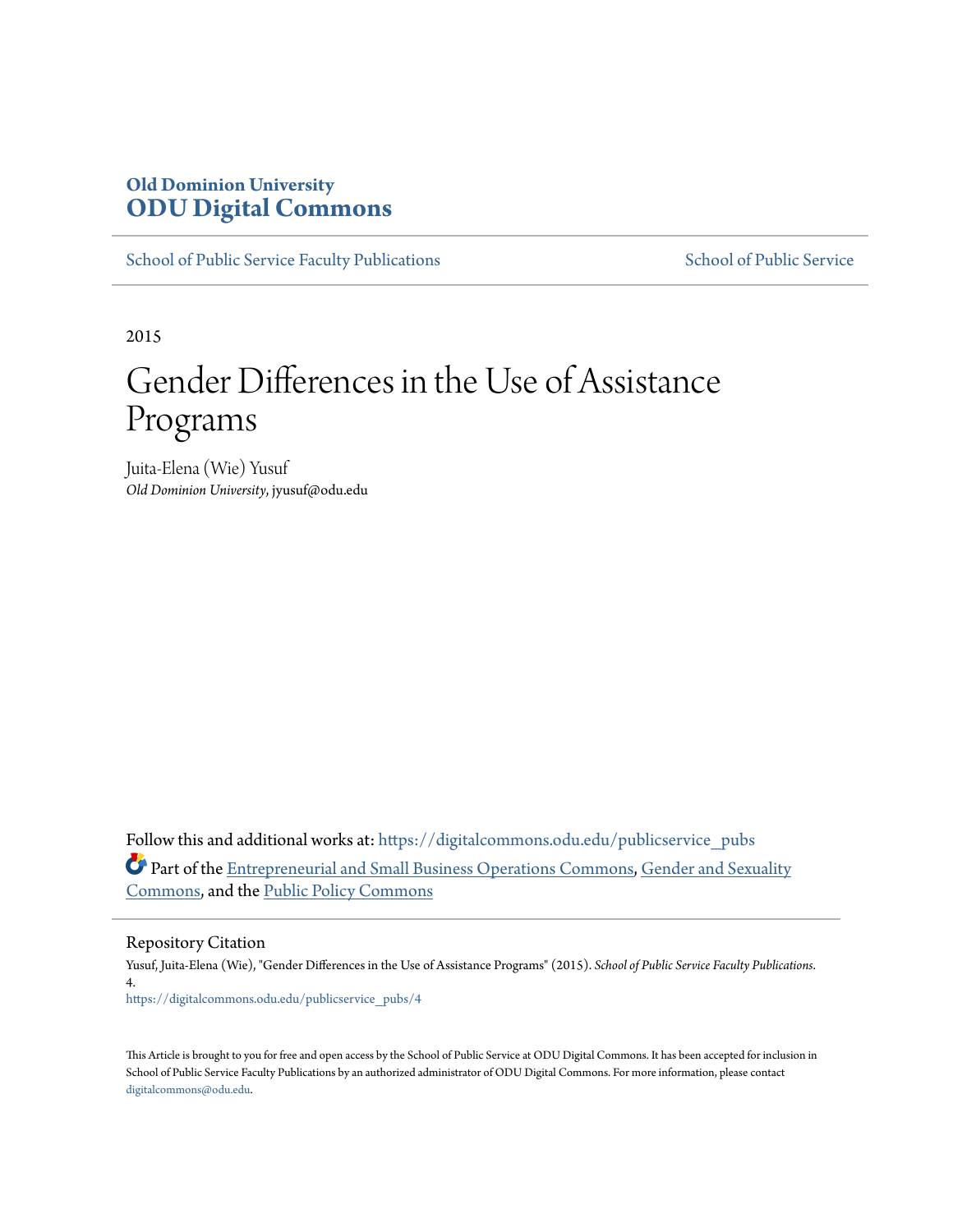#### **GENDER DIFFERENCES IN THE USE OF ASSISTANCE PROGRAMS**

Juita-Elena (Wie) Yusuf , (2015),"Gender differences in the use of assistance programs", Journal of Entrepreneurship and Public Policy, Vol. 4 Iss 1 pp. 85 – 101

#### **Introduction**

In the U.S. and many other countries, significant resources are committed to promoting and supporting entrepreneurship, especially through entrepreneurial assistance programs. Recent empirical studies have shown that use of assistance programs have had a positive effect on startup and entrepreneurial outcomes (Mole, Hart et al. 2008, Greene 2009, Yusuf 2012, Delanoë 2013, Solomon, Bryant et al. 2013). At the same time, however, take-up and use of these programs remain fairly low and some research shows that the extent of use varies by gender. The last two decades have seen greater recognition of the importance of women in entrepreneurship and subsequently an emphasis on policy that supports women entrepreneurs. In the U.S., the Small Business Administration funds Women's Business Centers that provide assistance to women entrepreneurs, with particular focus on those who are socially and economically disadvantaged (Langowitz, Sharpe et al. 2006). Similarly, the Australian government has established assistance programs to support the growth of women-owned businesses (Farr-Wharton and Brunetto 2007). As the number of similar programs geared towards women entrepreneurs grows, so does the need to examine the use of entrepreneurial assistance programs and more explicitly consider the issue of gender.

The goal of this research is to study gender differences in the determinants of nascent entrepreneurs' use of assistance programs. The research question is twofold. First, are there differences in the determinants of entrepreneurial assistance program use by men and women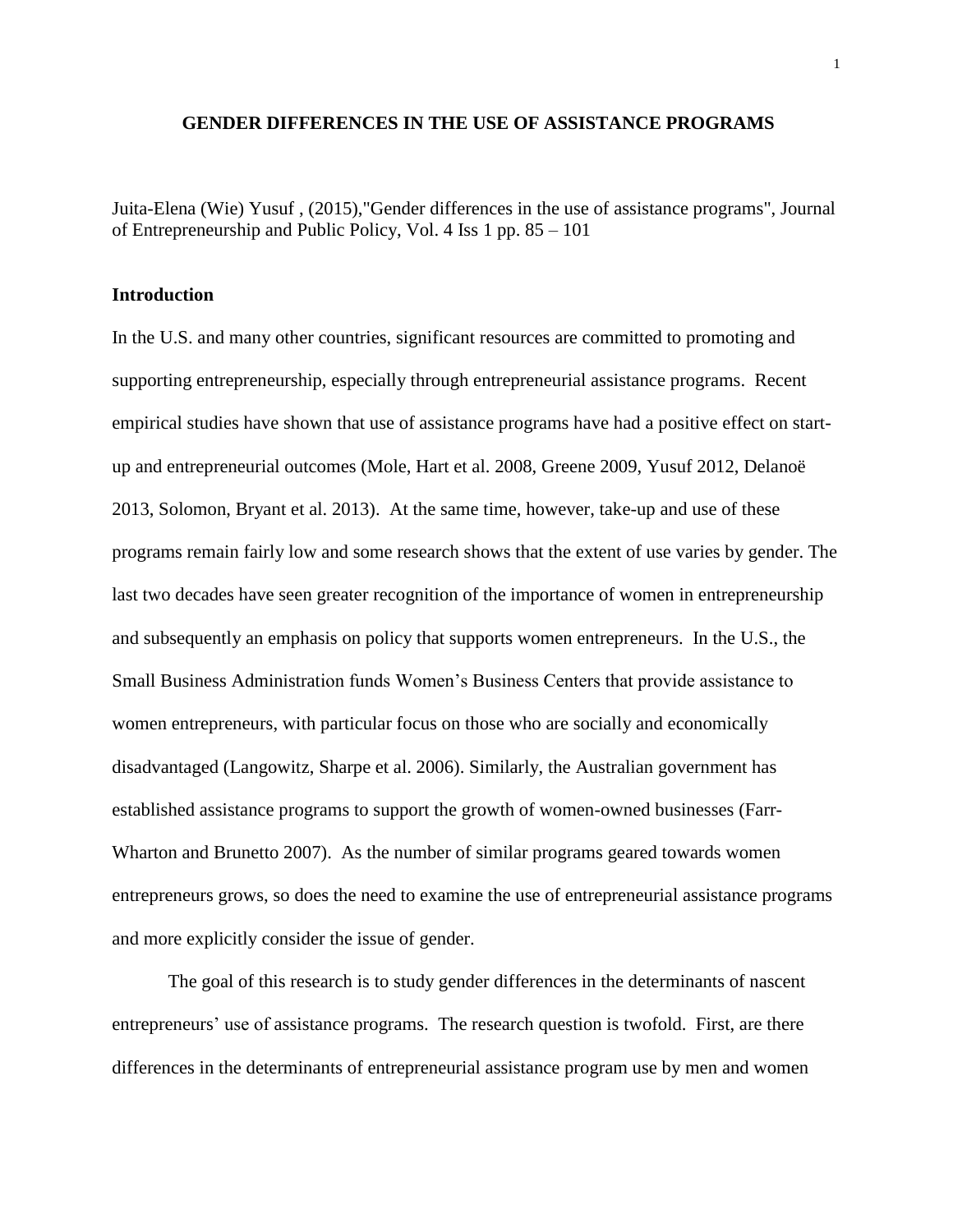entrepreneurs? Second, what are these differences? A recent study by Yusuf (2012) on the determinants of assistance program use noted that women entrepreneurs may have different support needs, but did not examine the specific differences. Other studies have explicitly acknowledged that women entrepreneurs face different challenges and have different needs. This study examines how the factors influencing the use of external assistance programs vary between women and men entrepreneurs. The literature suggests that the human and social capital of the entrepreneur, the start-up team, and the entrepreneur's personal network drive the entrepreneur's use of assistance programs. This study seeks to inform public policy and support practices about the different factors contributing to why men and women entrepreneurs obtain support from assistance programs such as those offered by professional organizations, educational institutions, public agencies, or private firms.

Noguera et al. (2013) note the recent interest in grounding the study of entrepreneurship in the social and cultural context and the socio-cultural factors that influence entrepreneurial activity. Following their approach, this study of determinants of entrepreneurs' use of assistance programs uses the institutional economics approach to focus on the role of socio-cultural factors. As Thornton et al. (2011) argue, variations in entrepreneurship can be better understood by considering the social and cultural context within which entrepreneurship takes place. "While the economic conditions may explain some of the variation, any convincing explanation must take account of the social and cultural aspects of entrepreneurial activity" (p. 106). They adopt an institutional-based framework to analyze the socio-cultural factors that influence the entrepreneurial decision, arguing that "Because institutions are constituted by culture and social relations, and because human, social and cultural capital are often antecedents to acquiring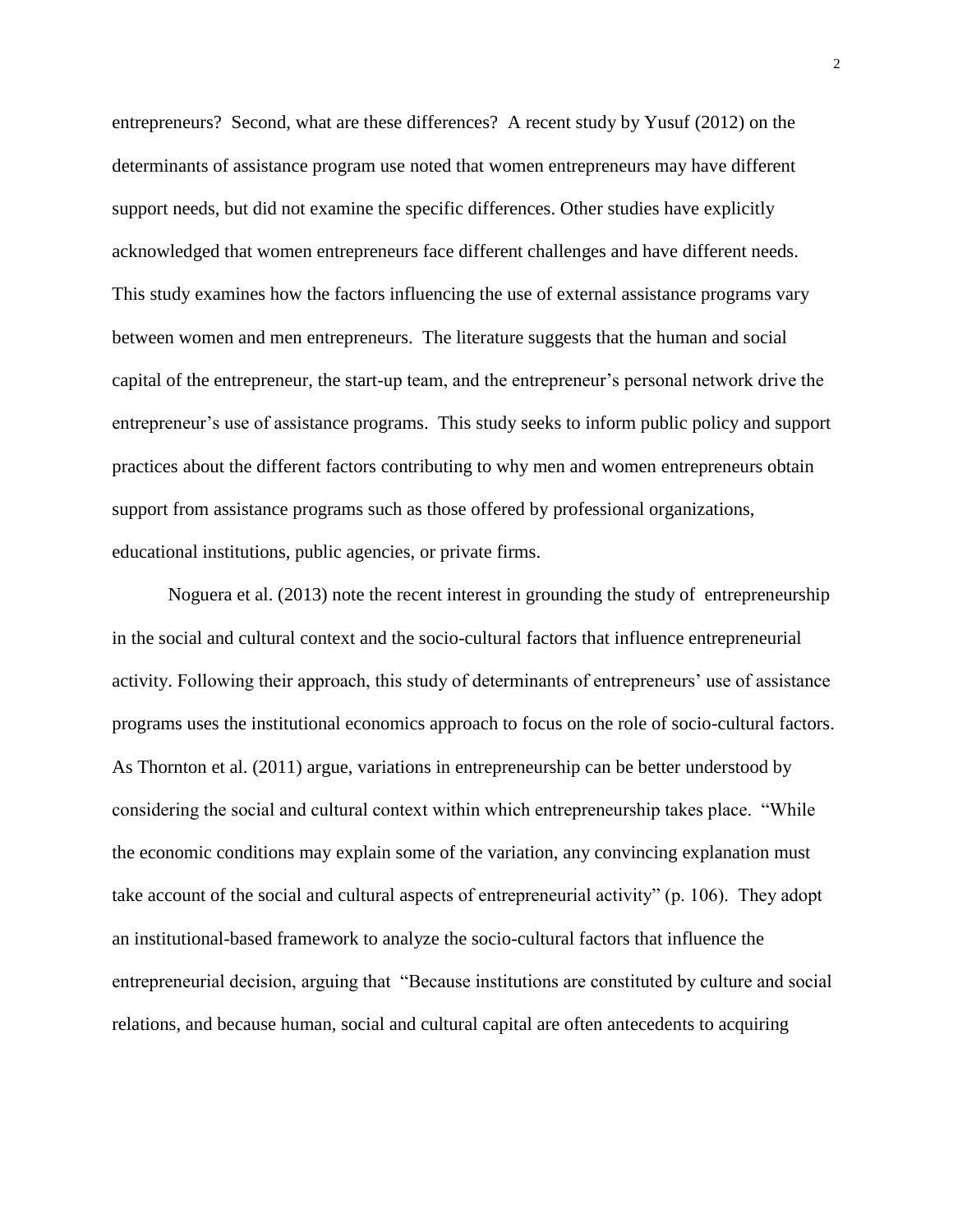financial capital and other resources needed to start a business, an institutional approach … holds out the promise of developing future entrepreneurship" (Thornton et al. 2011, p. 110).

In this paper, the institutional-based framework is applied to analyzing the socio-cultural factors that influence the decision to seek support from entrepreneurial assistance programs during the start-up process. These socio-cultural factors comprise the informal institutions that underpin and influence entrepreneurial activity (Noguera, Alvarez et al. 2013) that may differentially apply to men and women. The concepts of networks and embeddedness are critical elements of social factors (Thornton et al. 2011) and the cultural dimension moderates how these social factors differentially apply to men and women entrepreneurs.

#### *Drivers of entrepreneurial support needs*

The entrepreneur's human and social capital are critical endowments that shape both the entrepreneur's decision to pursue an idea and the choices made in pursuit of the idea and business (Greene, Brush et al. 1997, Manev, Gyoshev et al. 2005). However, some entrepreneurs may face capital deficits and will need to turn to their support systems to address these deficits (Dawson, Fuller-Love et al. 2011, Yusuf 2012). For example, support from members of the entrepreneur's personal network may compensate for deficits in the entrepreneur and start-up team human capital, such as lack of management experience or lack of market experience.

The entrepreneurial support system can generally comprise of three sources: (a) family and friends; (b) professional sources of support (e.g., former colleagues, business partners, lawyers and accountants); and (c) public assistance agencies (Jansen and Weber 2004). This study posits that entrepreneurs consider the support sources as equally relevant. Depending on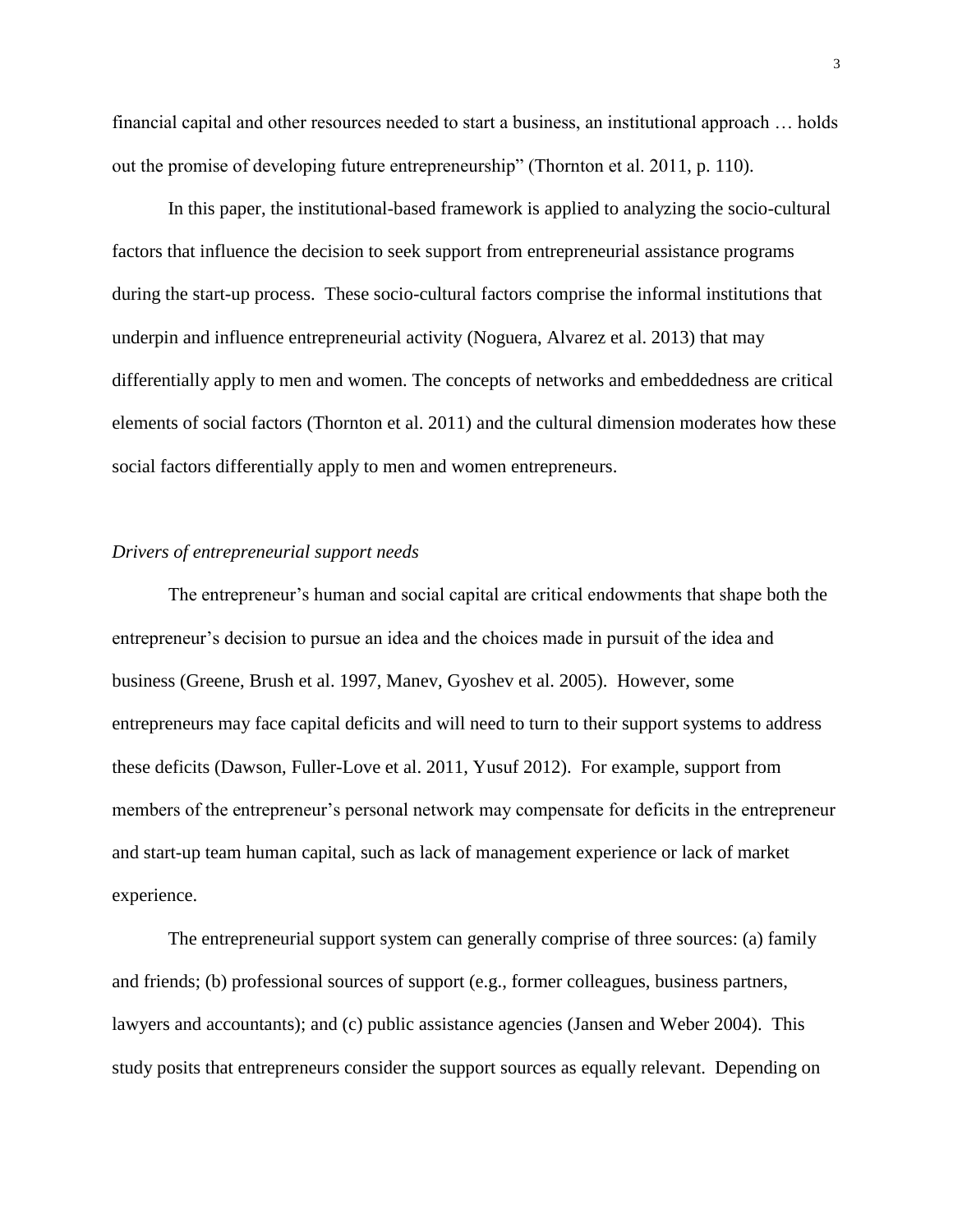their needs, entrepreneurs are able to draw from any of these three sources of support. But what determines the entrepreneur's needs for support from assistance programs? Yusuf (2012) argued that entrepreneurs' support needs are driven by capital deficits or resource gaps, which prompt entrepreneurs to seek support from entrepreneurial assistance programs as a way to compensate for lack of knowledge, experience, financial capital and other critical resources.

Most start-up efforts involve entrepreneurial teams whose members contribute educational, functional, and industry experience to the start-up efforts. Because team start-up efforts have a larger pool of skills and resources than is possessed by a solo entrepreneur (Gartner 1985, Vesper 1990), the entrepreneurs may have less need for support from external assistance programs. Several studies have also suggested that entrepreneurs go to considerable effort to involve members of their network in the start-up and growth of their business (Falemo 1989, Birley, Cromie et al. 1991). The social network is an important element of the entrepreneurial process, as it provides the conduits through which resources flow. As Stuart and Sorenson note, "If one thinks of ideas, knowledge, and capital as the central ingredients entrepreneurs must assemble in new venture creation, social relations provide the connections required to unite these ingredients to form new organizations" (Stuart and Sorenson 2003).

According to Johannison, the entrepreneur's personal network is "strategically the most significant resource of the firm" (1990). It provides entrepreneurs access to opportunities and resources, and serves as a source of advice and moral support (Shane and Cable 2002, Carter, Gartner et al. 2003). At the same time, assistance from formal or institutional sources, particularly from support professionals in entrepreneurial assistance programs, may also provide access to lacking resources and fill the gaps in the entrepreneur's initial capital endowments if not already addressed through the start-up team and personal network.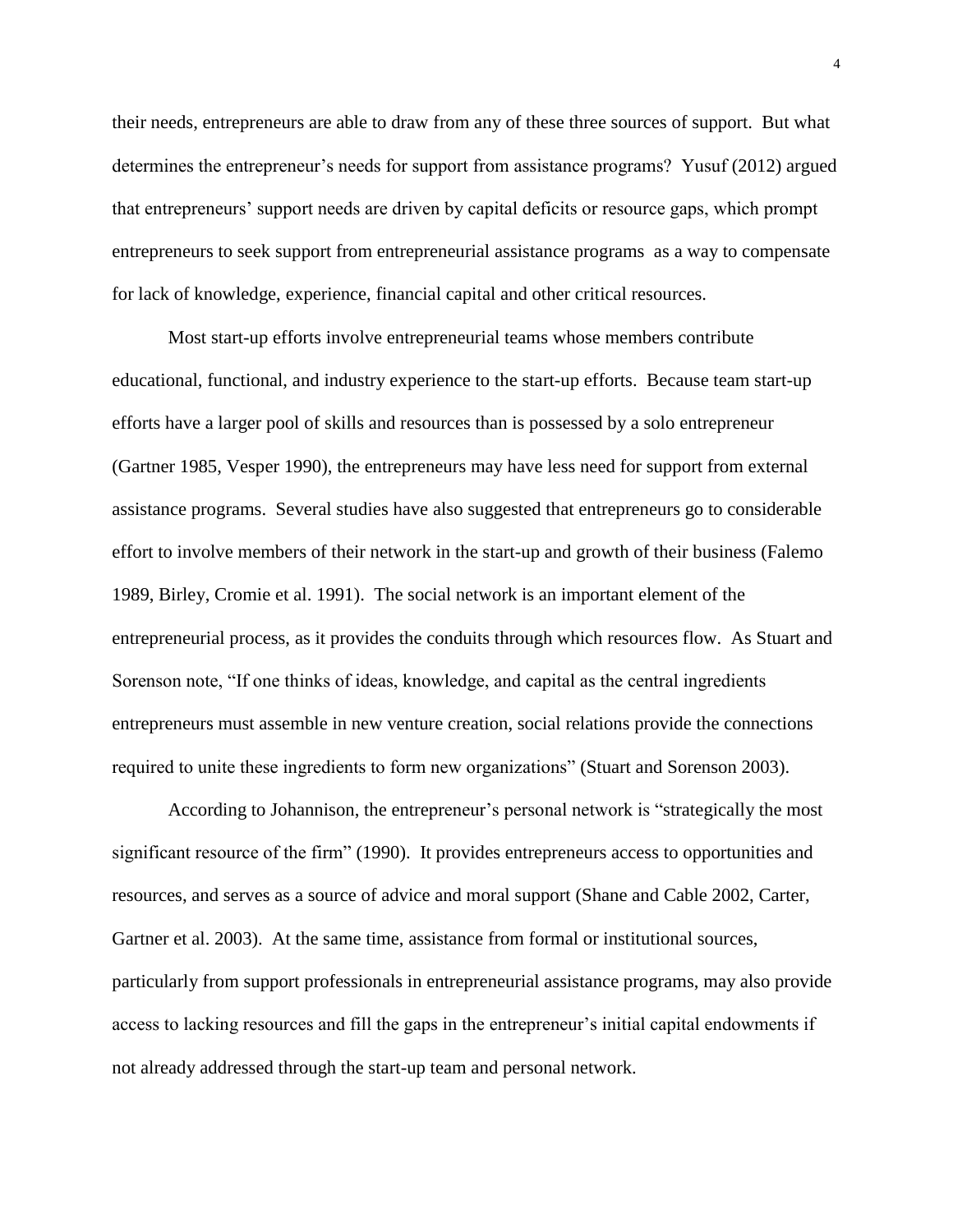Human capital is an important driver of entrepreneurial support needs. Human capital, such as having more education and work experience, helps accumulate explicit knowledge and skills helpful for new venture creation (Davidsson & Honig, 2003). Forbes (2005) argued that greater human capital makes entrepreneurs more efficient in seeking, gathering, and analyzing information.

The entrepreneur and start-up team contribute their human capital to the venture by bringing their education and experience to the start-up effort and providing a larger pool of skills and resources (Gartner 1985, Vesper 1990). Therefore, the greater the human capital of the entrepreneur and start-up team, the less likely the entrepreneur is to need and therefore obtain support from assistance programs. Furthermore, the larger the membership of the start-up team, the greater the pool of skills and resources available to assist the entrepreneur. This study considers the size of the start-up team, the entrepreneurial experience of the team and the support already provided by team members in determining why nascent entrepreneurs use entrepreneurial assistance programs. However, assistance that the start-up team can provide is finite, and continual reliance on the start-up team for assistance can deplete the team's capacity to provide additional support. The entrepreneur may need to seek other assistance such as from entrepreneurial assistance programs.

The nascent entrepreneur's need for support is also driven by his or her social capital endowment. The entrepreneur's social capital stems from his or her social network. The entrepreneur is embedded in a complex set of social networks that either facilitates or inhibits effective linkages between the entrepreneur and the resources required for venture creation. These linkages can be seen in the form of different individuals who possess or have access to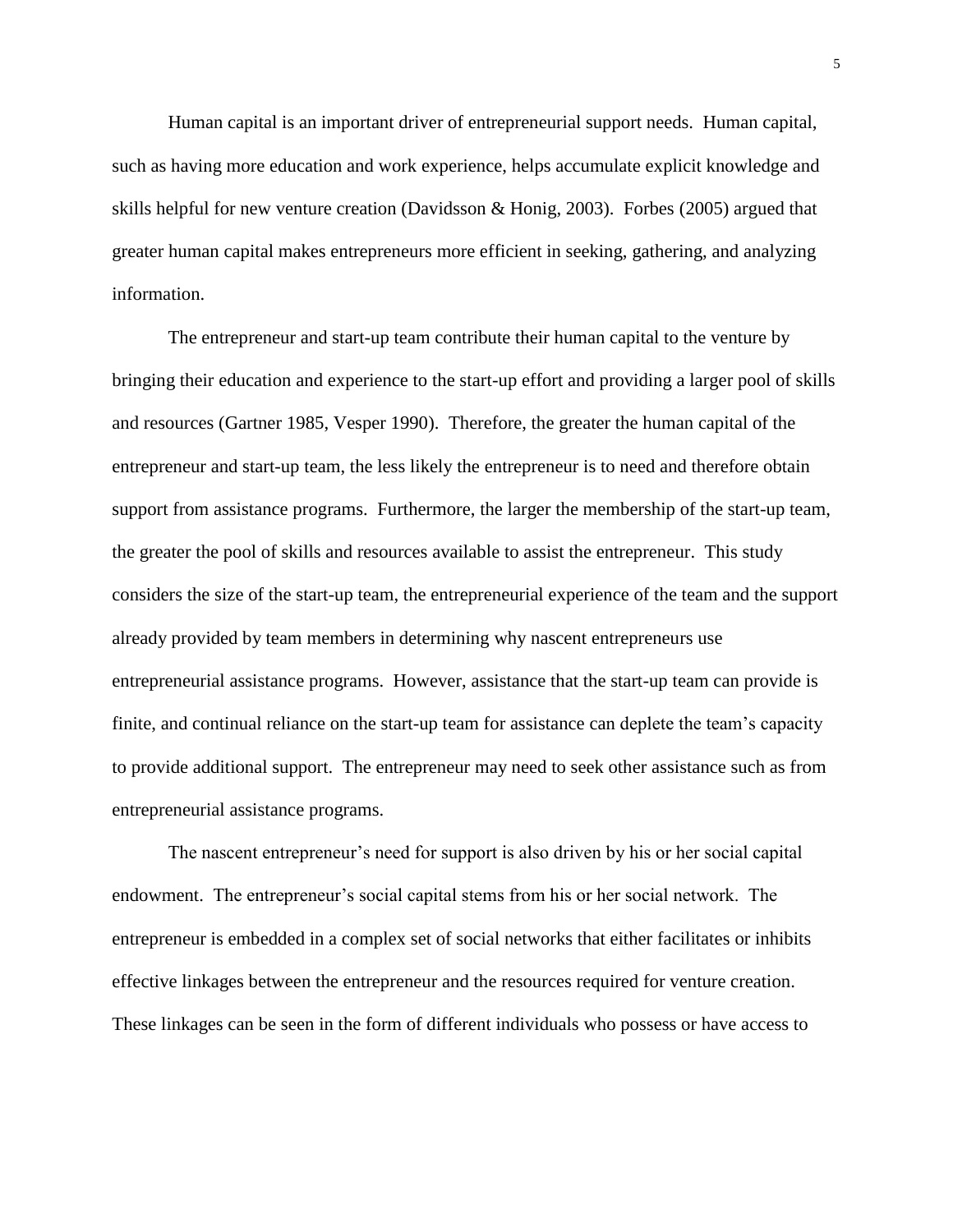skills, information about or control over materials, or financial capital (Carsrud, Gaglio et al. 1987).

Personal networks can compensate for resources the entrepreneur may be lacking (Jansen and Weber 2004). For example, Brüderl and Preisendörfer (1998) suggest that social capital are channels for the nascent entrepreneur to gain access to useful information, thus providing the entrepreneur with support, contacts, and credibility (Johannison 1990). Birley (1985) found the entrepreneur's social network to be the primary source of assistance in assembling the resources needed during start-up. Dubini and Aldrich (1991) show that family, friends, and business associates were viewed by the entrepreneur as important sources for providing valuable information about business start-up and which type of business to start.

While Szarka (1990) defined the personal network to include all family, friends and acquaintances with whom the entrepreneur relates primarily on a social level, for the purposes of this study, the entrepreneur's personal network is defined to be those individuals the entrepreneur considers to have been of assistance or support during start-up efforts. This could include family members, friends, or acquaintances, but the relationship is limited to the entrepreneurial setting. This study focuses on the size of the network, the entrepreneurial experience of members of the network, and the extent to which the nascent entrepreneur has obtained assistance from members of the personal network.

Cromie and Birley (1992) suggest that "if the entrepreneur can expand his or her social network … additional resources and opportunities might be uncovered" (p. 6). Because a small personal network with a narrow contact base can constrain the entrepreneur's ability to seek new resources or opportunities, enlarging the network enables access to information and other resources or support from others who may be more knowledgeable, more experienced, or have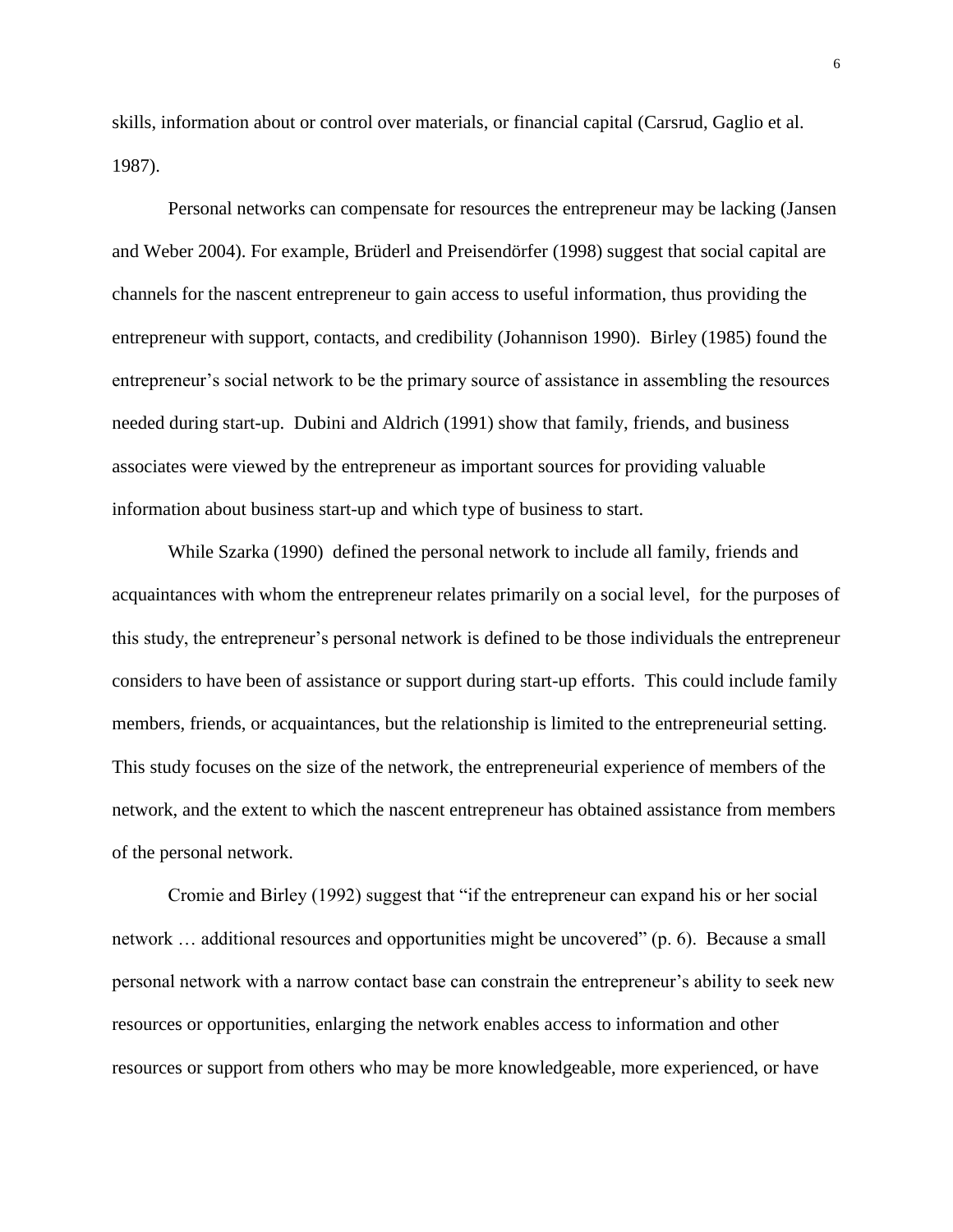more contacts outside the network. The larger the entrepreneur's personal network, the better able its members are to provide needed skills or resources, and therefore the less likely the entrepreneur is to seek support from assistance programs.

As the entrepreneur obtains more and more support from his or her personal network, the greater the likelihood that this network will become tapped out in terms of providing additional support. The greater the extent to which the entrepreneur has already obtained support from his or her personal network, the less the potential the network has for continuing to provide assistance. This increases the need to seek external assistance. Finally, the more capable members of the personal network are in terms of their human capital, the greater their capacity to assist the entrepreneur and the less the entrepreneur's need for other support.

#### *Gender differences in use of entrepreneurial assistance programs*

Research suggests that while men and women do not differ in terms of their participation in entrepreneurial activities or their success in entrepreneurial undertakings, there appear to be gender differences in terms of the activities undertaken during the start-up process and access to resources needed during the start-up process (see for example Alsos and Ljunggren 1998).

While much of the research on differential gender effects on entrepreneurship has focused on access to financial capital (see for example Verheul and Thurik 2001, Manolova, Manev et al. 2006, Scott and Irwin 2009), these gender effects may also play a role in differential access to other resources and entrepreneurial support. Yet, the empirical results are mixed. On one hand, research on the support needs of entrepreneurs has found no differences in the informational and support needs of men and women. According to Nelson (1987), the women's information needs at start-up are similar to those of men. Chrisman et al. (1990), in a survey of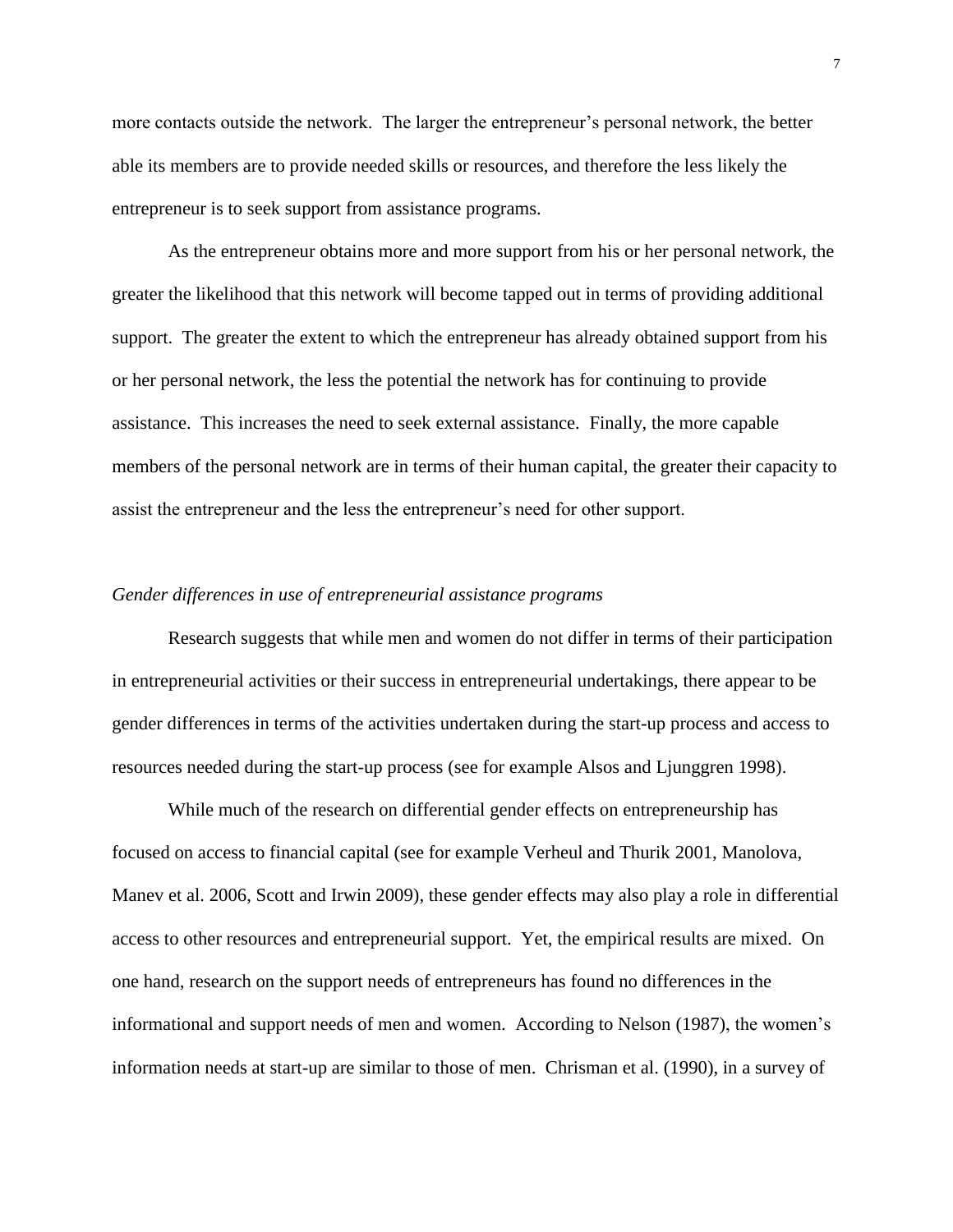entrepreneurs who were long-term clients of Small Business Development Centers, found that men and women were similar in terms of the type of assistance they needed and the amount of assistance needed. Robson et al. (2008), in analyzing the use of business advice, found "little systematic evidence" of differences in the importance of such advice for men and women. In contrast, Dawson et al. (2011) concluded that barriers to business growth, especially those related to experience and confidence, are related to gender and network involvement. Carter (2000) argued that women tend to lack human and social capital, and therefore have greater need for support.

However, previous research also suggests that differences exist in terms of use of different sources of support by men and women entrepreneurs. For example, women entrepreneurs tend to be more cautious in terms of their sources of advice (Welsch and Pistrui 1984). Hisrich (1986) found differences in terms of the sources of entrepreneurial support used by women and men. The most important sources of support for women were their spouses, followed by close friends. The most important sources of support for men were first outside advisors, such as accountants or lawyers, followed by their spouses. Furthermore, women entrepreneurs tend to rely on more sources of support than men do. Research compiled by Stanger (2004) on the use of training and assistance programs by women determined that family was the most commonly used source of business assistance, but friends or colleagues were used more consistently.

Dawson et al. (2011) cited a report by the UK Women's Enterprise Task Force that found women entrepreneurs valued business support from government and other sources more highly than men (Women's Enterprise Task Force 2009). In sample of entrepreneurs in Scotland, women were twice as likely to obtain advice or support from government-funded support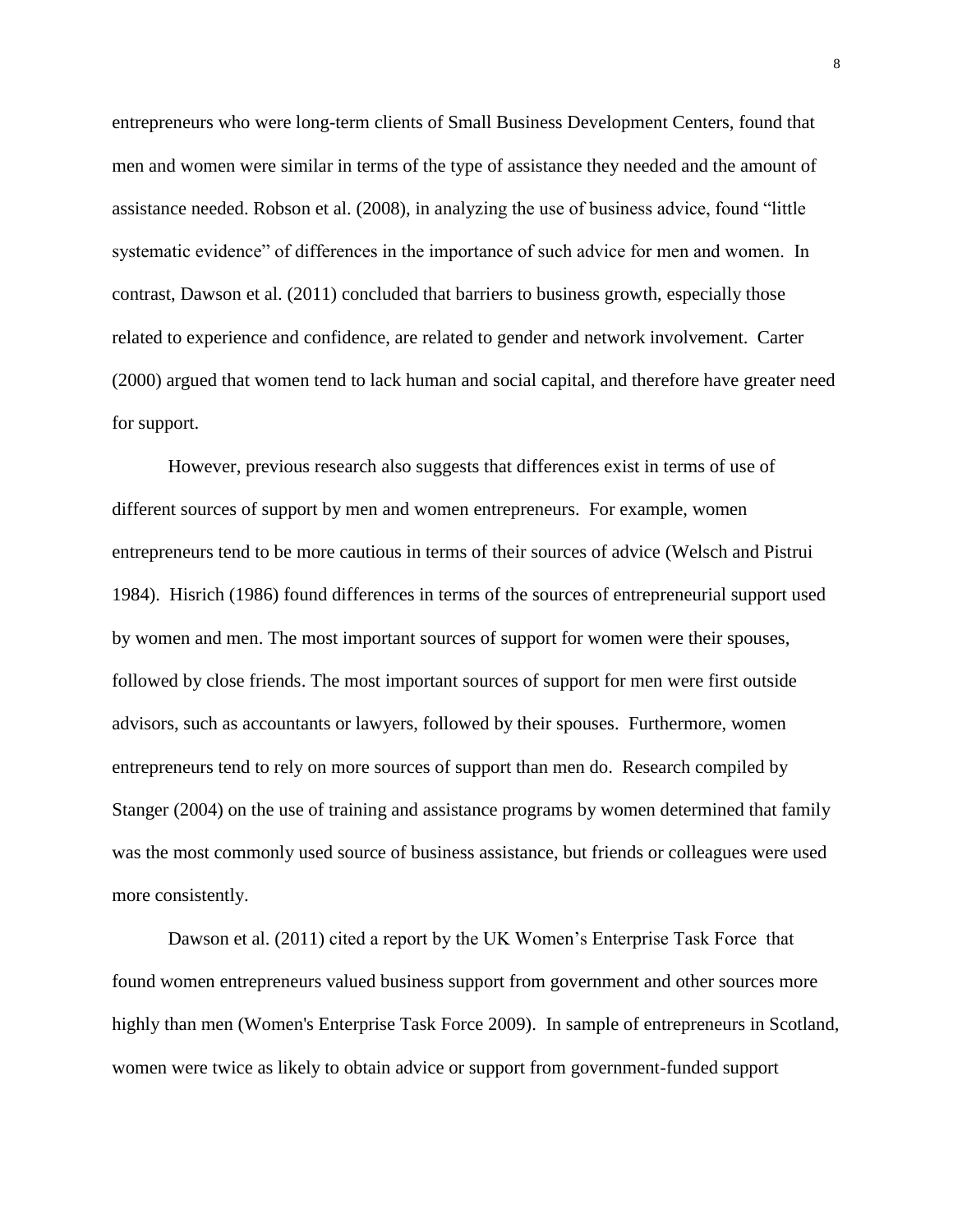organization (Scott & Irwin 2009). Women entrepreneurs have also been found to be more likely to apply for financial assistance from the government (Alsos and Ljunggren 1998). However, there were no differences between men and women in terms of receiving this government assistance. Similarly, evidence from Germany show that gender does not make much of a difference in terms of receipt of support from professional networks and public agencies (Jansen and Weber 2004). However, the evidence also suggests that compared to women entrepreneurs, men entrepreneurs resort more often to support from public and professional sources. In a study of French nascent entrepreneurs, Delanoë (2013) found no statistically significant differences between men and women in terms of their use of support programs.

The OECD contends that "information needs of women business owners will vary depending on their previous occupational/educational experience, location, and type of business." (1990). Occupational or educational experiences should, therefore, also differentially affect use of outside assistance by women and men entrepreneurs. The literature suggests that education matters more for women than for men. Women's stock of human capital influences their entrepreneurial decision-making and actions differently than men. For example, the usefulness of their educational and occupational background varies by gender.

Men and women entrepreneurs differ with respect to their experiences and education (Brush 1992). The levels of education of men and women entrepreneurs are roughly identical (Birley, Moss et al. 1987), but the type of education differs (Watkins and Watkins 1983, Hisrich and Brush 1984, Neider 1987). Men are more likely to have completed technical education while women are more likely to have education that is economic-, administration-, or commercial-oriented (Verheul and Thurik 2001).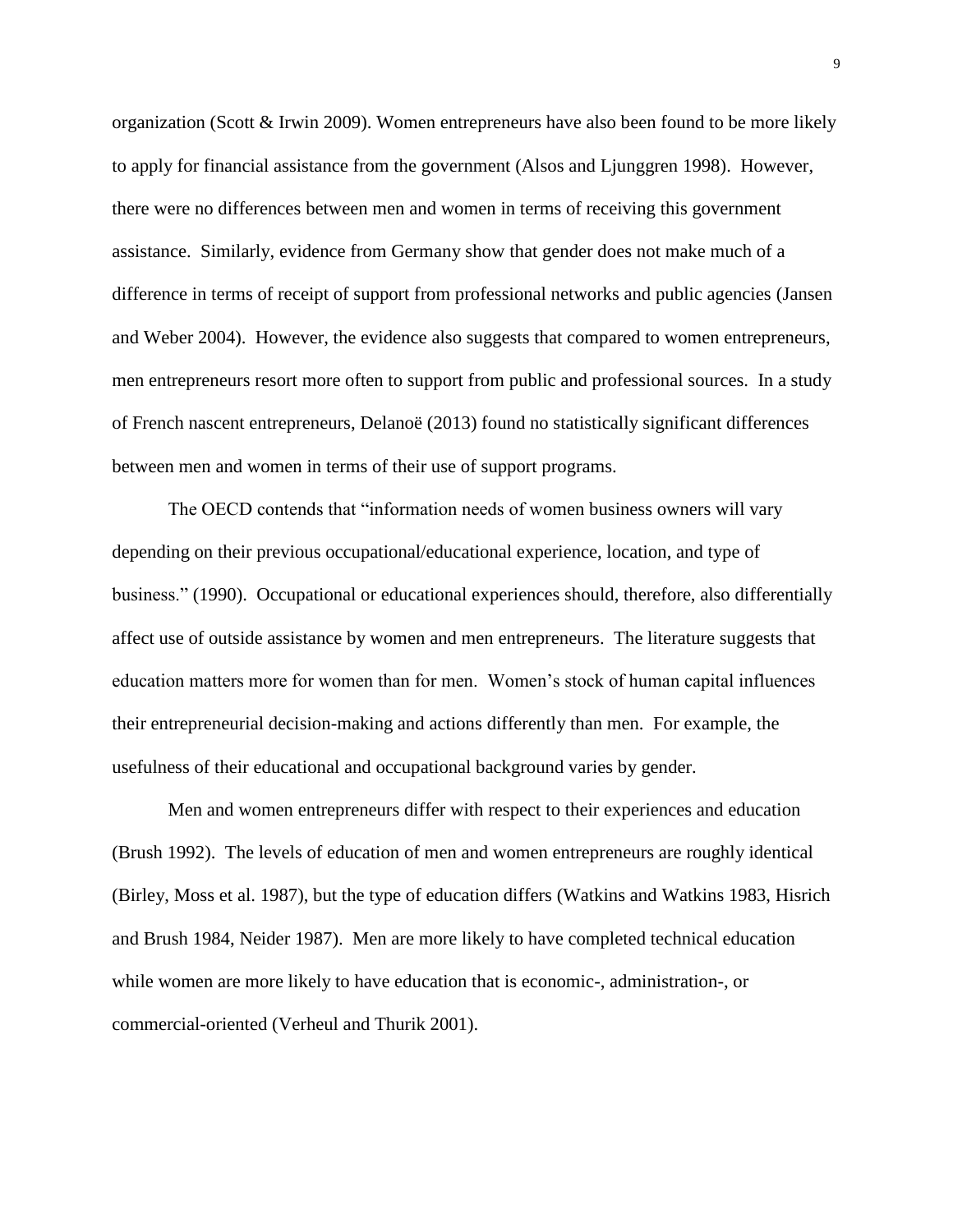Length and type of experience also vary between men and women entrepreneurs. Men are more likely to have been employed prior to the business start-up and tend to have more work experience (Welsch and Young 1984). Men are also more likely to have more entrepreneurial experience (Kalleberg and Leicht 1991, Fischer, Reuber et al. 1993). Women are more likely to be experienced in such fields as teaching, sales, administration and personal services (Hisrich and Brush 1984, Welsch and Young 1984, Scott 1986, Neider 1987), compared to management, sciences and technology for men (Watkins and Watkins 1983, Stevenson 1986).

In addition to human capital differences, there may also be differences in social capital, as women may experience a socialization process that is different than men and their perceptions of entrepreneurship opportunities may be different (DeTienne and Chandler 2007). For example, women entrepreneurs may be less able to fully deploy or utilize their social capital to take advantage of linkages to resources that their personal networks could provide. But, as noted by Dawson et al. (2011), "Networking can play an important role in developing new ideas and also in helping to provide support through difficult times, and this may be especially important for women" (p. 272). Rosa and Hamilton (1994) pointed to social networks as being more important as a resource base for women than men. Yet, in the specific case of financing, Manolova et al. (2006) found that entrepreneurs with more diverse networks are more likely to obtain external financing, but at the same time those networks are capitalized on by men to a greater extent than women. Furthermore, Aldrich et al. (1989) found men to be more likely to ask other men for support, while women were more likely to ask both men and women. The importance of networks is further emphasized by the results of the research by Langowitz et al. (2006) on Women's Business Centers that showed that "mentoring, role modeling and networking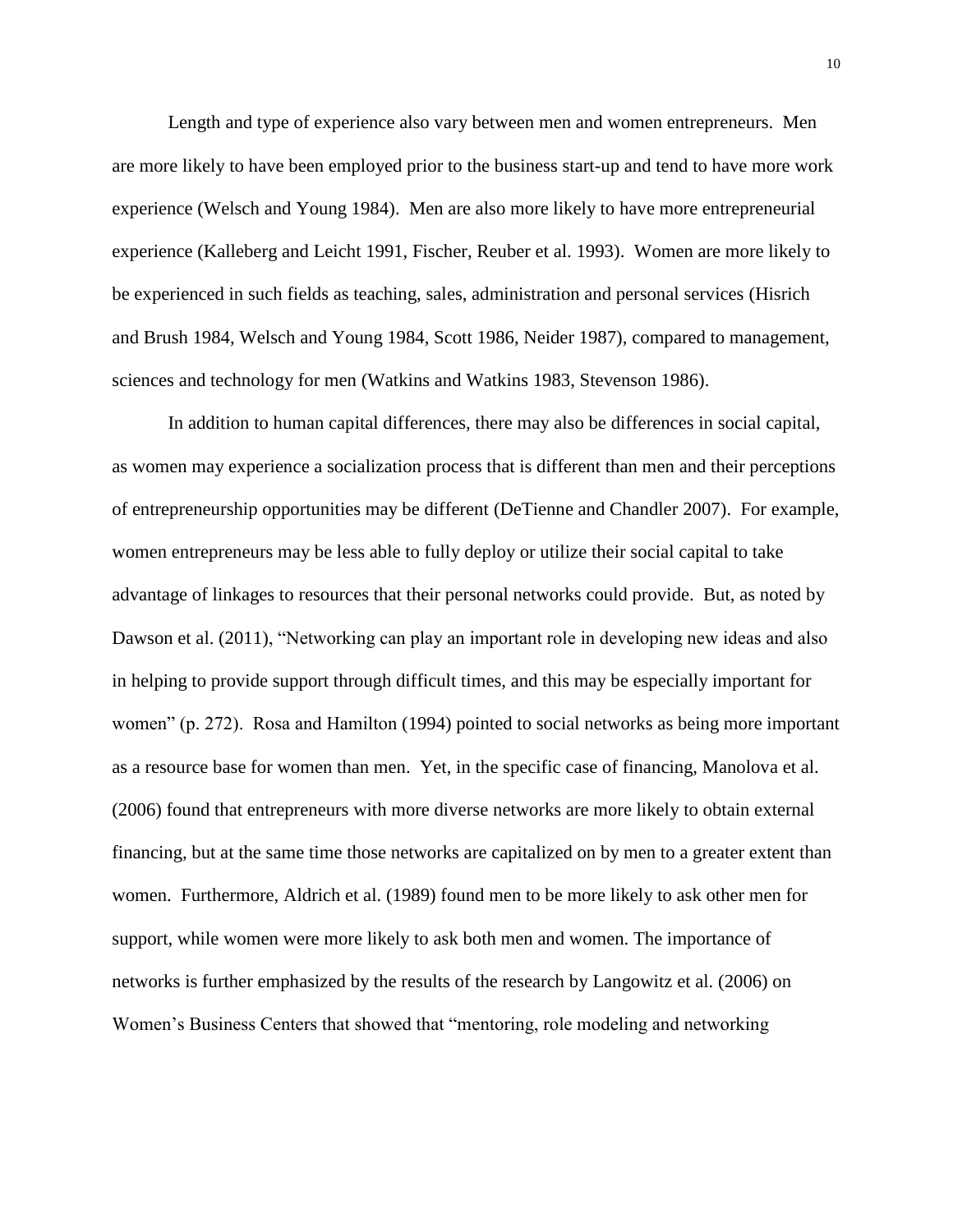opportunities are among the most important of support services that centers provide to their clients, creating what might be called a network of connection" (p. 175).

From a network perspective, differential gender effects can result from four aspects of networking: (1) the tendency to network; (2) time spent on networking; (3) the size of the network; and (4) the composition of the network. (Aldrich, Rosen et al. 1987, Birley, Cromie et al. 1991). While, the tendency to network does not differ significantly between women and men entrepreneurs (Verheul and Thurik 2001), time spent on networking does differ, with men spending more time developing and maintaining networks (Cromie and Birley 1990). Household activities and other social obligations of women may lead to more isolation than usually experienced by men (Moore and Buttner 1997), resulting in women having less time to spend on networking activities. Spending less time networking than their male counterparts deprives women entrepreneurs not only of access to important information and resources, but also limits the extent to which they develop personal networks that can support them in their start-up efforts.

From a network size and composition perspective, women usually engage in smaller networks consisting primarily of women (Aldrich 1989). Women's networks are also more focused on family while men's networks include mostly non-kin individuals (Moore and Buttner 1997, Ruef, Aldrich et al. 2003). For example, Watson (2011) found that women entrepreneurs were more likely to rely on family and friends while men were more likely to use formal sources such as professional advisors, bankers and industry association. Unless the entrepreneur takes steps to widen the network, this greater reliance on strong ties for support can constrain venture success (Welter and Kautonen 2005).

Beyond the characteristics of the entrepreneur's personal network, other network elements may differ between genders. For example, Verheul and Thurik (2001) argues that both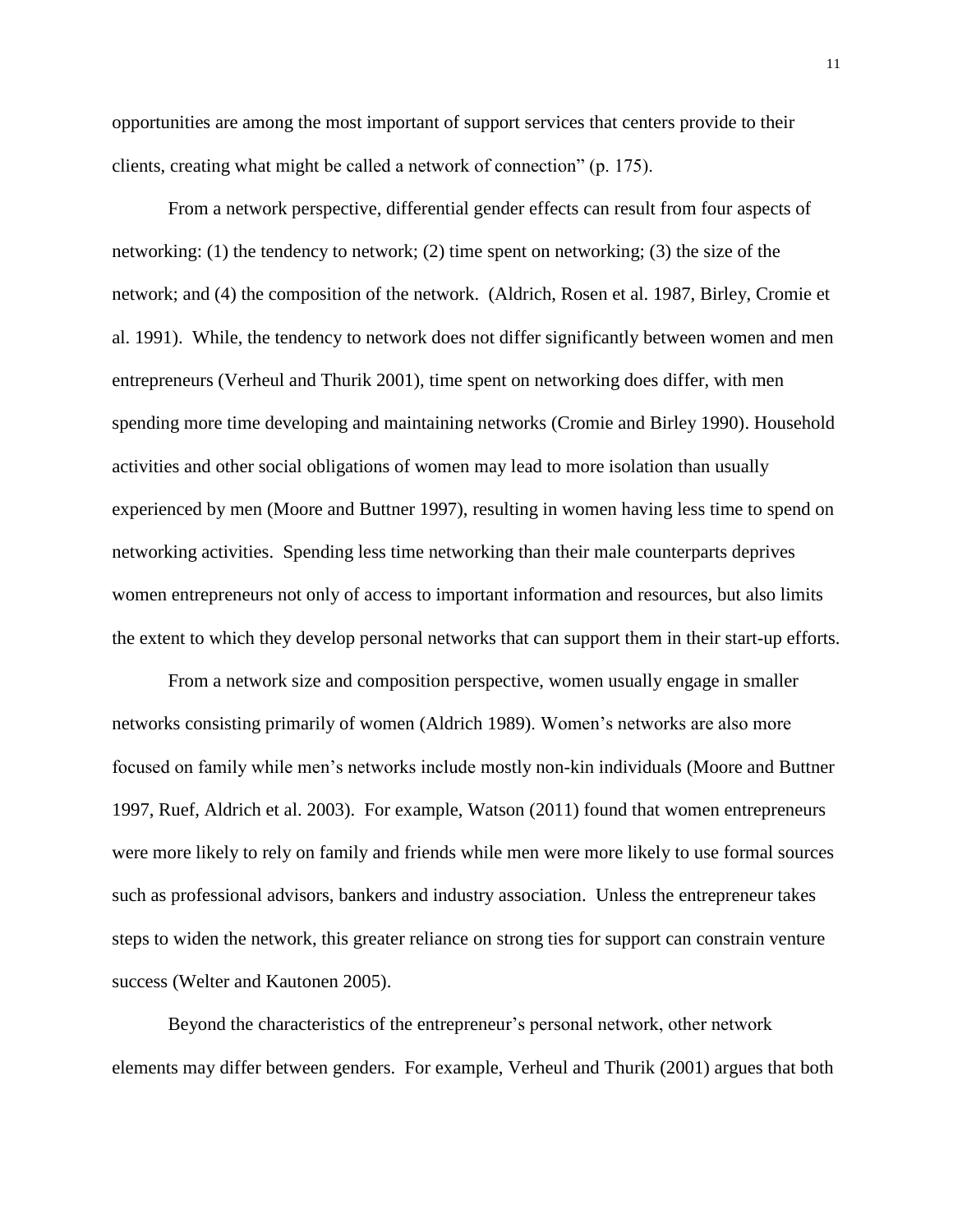formal and informal networks may not always be open to women. Research has found that networks of men contain few women, which contribute toward gender homogeneity in networks (Aldrich 1999). In response to this exclusion, some women groups have created women support networks (Aldrich 1989) that have further enhanced homogeneity within entrepreneurs' social networks.

This study is primarily concerned with gender homogeneity (i.e. homophily) within the start-up team and the entrepreneurs' personal networks. This is because the literature indicates that men tend to exclude women from their networks, while at the same time women tend to have more women in their networks. Renzulli et al. (2000) found network homogeneity lowered the chances of starting a business. In addition, such homogeneity may not pose major problems for men, but for women, same-gender homogeneity within their networks may pose significant challenges in terms of providing needed support for the entrepreneur. As the research by Gamba and Kleiner (2001) found, women face many challenges in accessing networks dominated by men. Many researchers have acknowledged some of the disadvantages faced by women in terms of education and occupational training, and access to resources. The differential impacts of these disadvantages for a women entrepreneur and her start-up efforts are further exacerbated when her network is composed to a large degree of women. In essence, the more homogeneous the network in terms of its composition of women, the more restrained will be its ability to provide the entrepreneur with critical resources. In this situation, assistance programs become a more important support source for women entrepreneurs.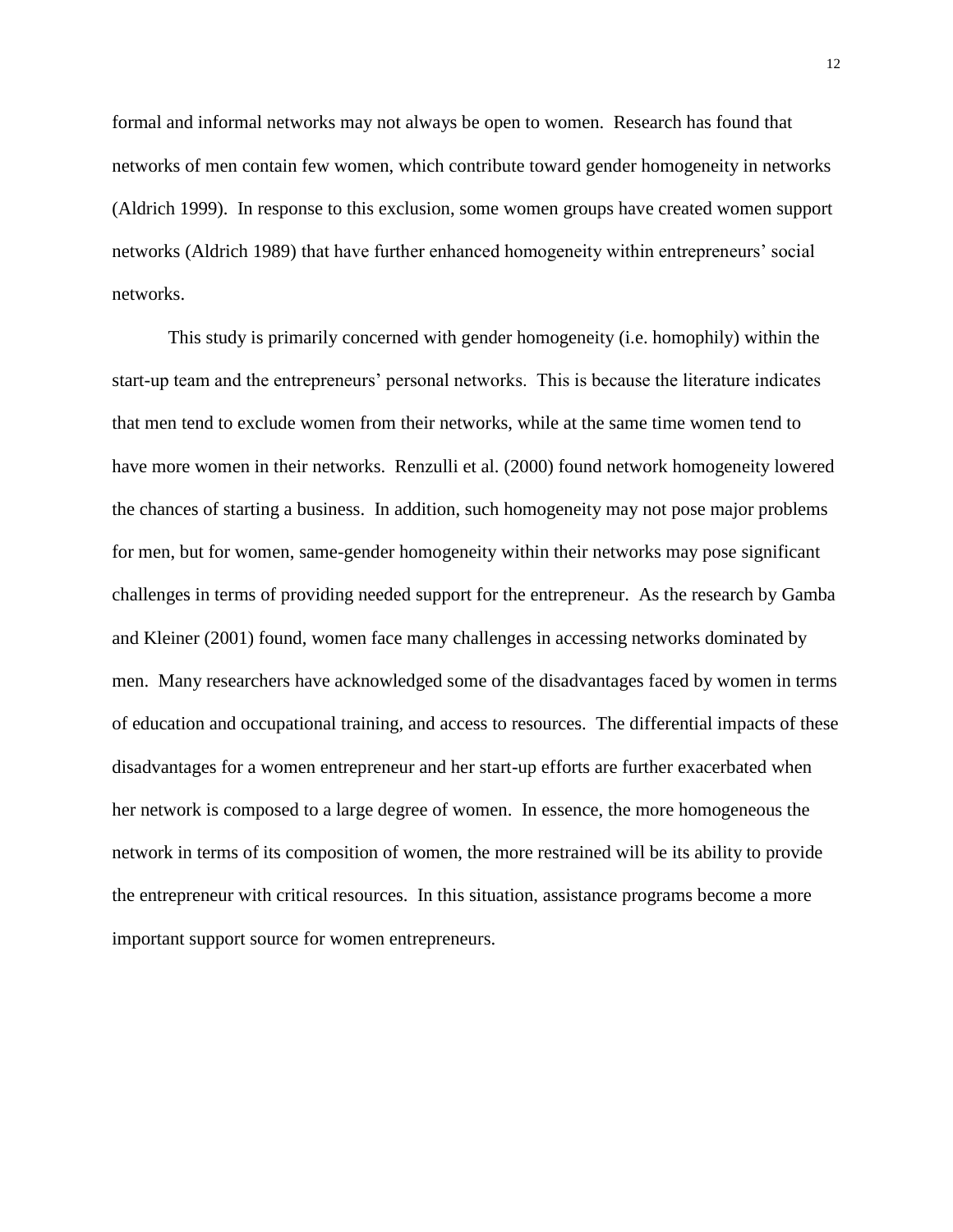#### **Research methodology**

This study draws on a sample of entrepreneurs from the U.S. Panel Study of Entrepreneurial Dynamics I (PSEDI), a national database of individuals involved in the process of starting businesses and whose start-up efforts have not yet generated positive cash flows sufficient to cover owner salaries when first sampled. Nascent entrepreneurs included in the study sample are defined as those who answered yes to the question: "Are you, alone or with others, now trying to start a business?" The sample includes 564 nascent entrepreneurs, of whom 263 are women entrepreneurs and 301 are men entrepreneurs. Table 1 includes the sample characteristics.

The dependent variable, contact with and use of entrepreneurial assistance programs, is dichotomous, taking on a value of 1 if the entrepreneur has utilized a start-up assistance program in any of four forms: (a) government assistance programs; (b) support programs provided by educational institutions; (c) assistance programs through professional, business or voluntary groups or networks; and (d) assistance provided by for-profit firms; and 0 if the entrepreneur has not.

Independent variables include measures of human and social capital of the entrepreneur, start-up team and personal network; support provided by the start-up team and network; and the size and composition of the start-up team and personal network; in addition to control variables such as age, marital status, and race. The operational definitions of variables used in the analysis and the descriptive statistics are provided in Table 1.

[Insert Table 1 Here]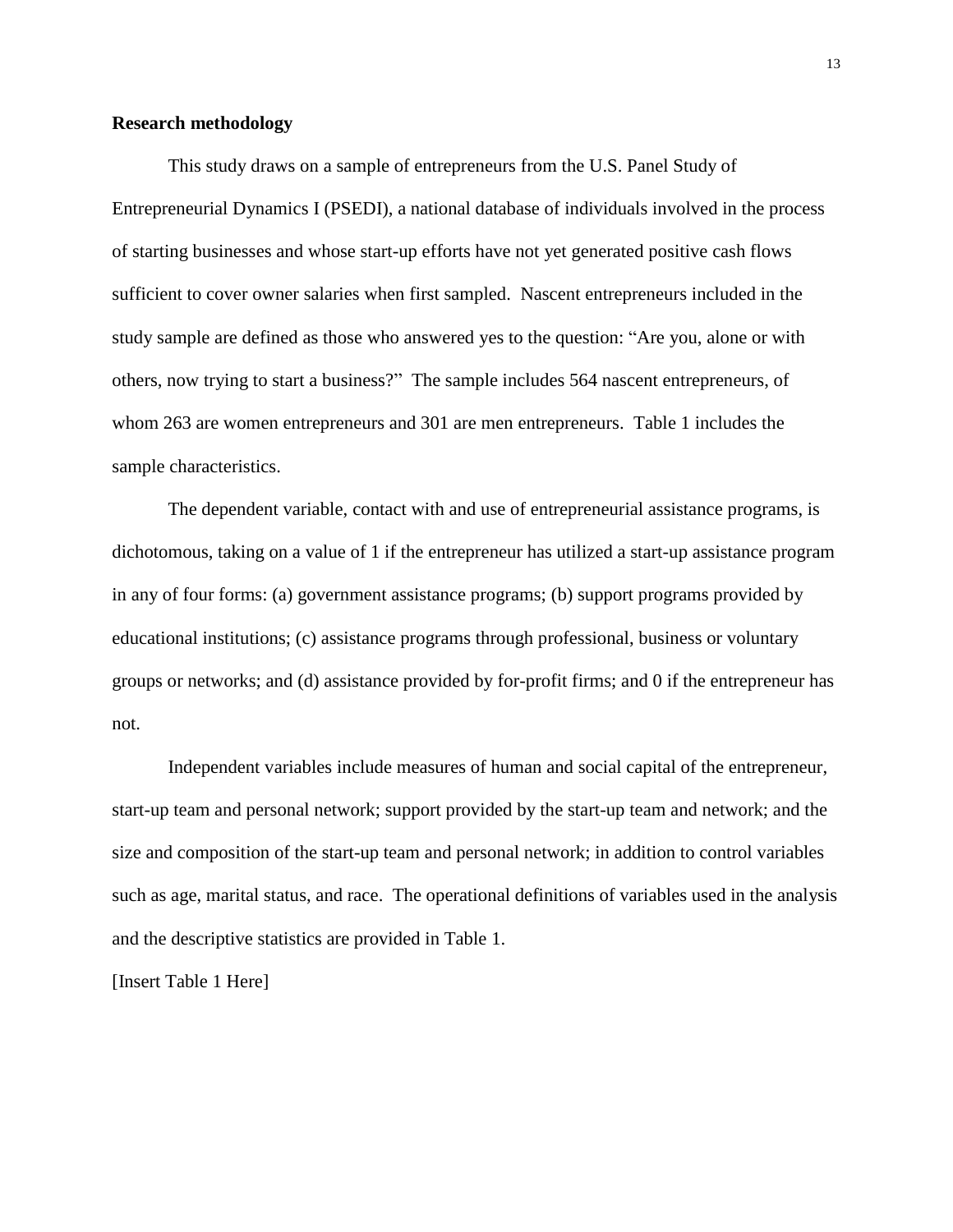#### **Results and findings**

Analysis of the PSEDI nascent entrepreneurs sample shows that 31% of women and 24% of men reported having made contact with an assistance program; that more women utilized assistance programs was statistically significant at the  $p<0.05$  level. Across the two groups of entrepreneurs, with the exception of assistance program use the samples seem to match well in terms of control variables (e.g. age, marital status, and residential tenure) and human capital (e.g. education level, work and management experience, and industry experience). Key differences between women and men are seen in terms of entrepreneurial experience, with women having less experience, and the pursuit of high tech start-up efforts with fewer high tech start-ups associated with women. As expected, women had greater gender homogeneity in their start-up teams and networks compared to men. On average, women entrepreneurs had 83% of their startup team comprising of women and 69% of their networks.

Logistic regression analysis was used to identify the determinants of assistance program use by women and men entrepreneurs during the start-up process. The dependent variable, use of entrepreneurial assistance programs, is a dichotomous variable indicating whether or not the entrepreneur contacted an outside assistance program provided by a government agency, educational institution, professional or voluntary group, or for-profit firm. The predictor variables used in the regression are human capital variables, variables pertaining to support provided by the start-up team and personal network, the size and composition of the start-up team and network, and control variables.

Two regression models were specified, one each for women and men entrepreneurs. This is because gender differences are expected in terms of the behavior of women and men when it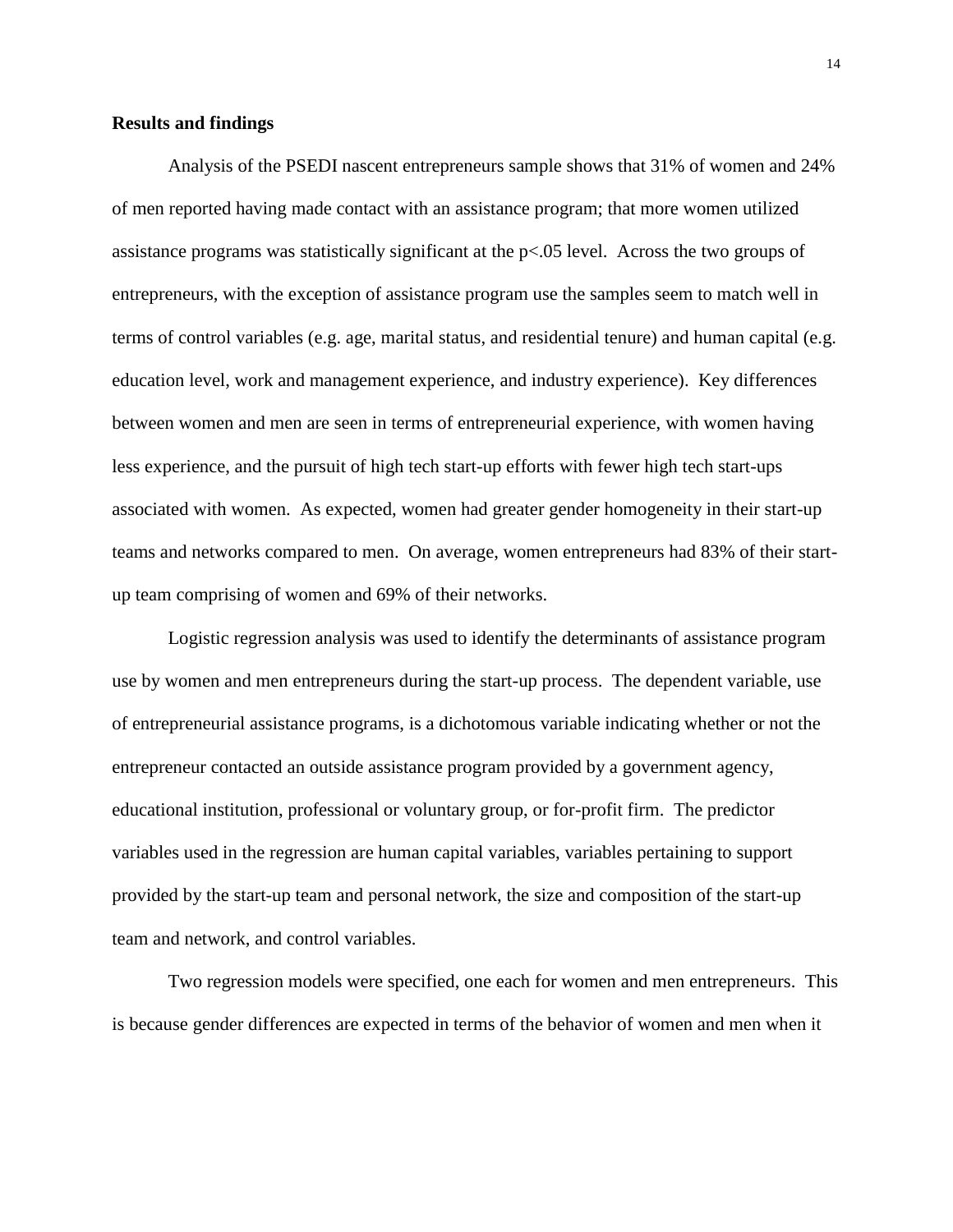comes to entrepreneurial undertakings and their respective use of and reliance on assistance programs. Regression results for both models are presented in Table 2.

For women entrepreneurs, higher levels of education, having business and/or entrepreneurial knowledge from training courses or seminars, and involvement in a technologybased start-ups were significant  $(p<0.01)$  predictors of contact with and use of external assistance programs. In addition, support received from the start-up team and the gender homogeneity of the entrepreneur's personal network was marginally significant  $(p<0.10)$ . These results indicate that the likelihood of obtaining support from an entrepreneurial assistance program increases with the woman entrepreneur's education level and her business or entrepreneurship training. In addition, the more technology-oriented the start-up, the greater the entrepreneur's support needs and the higher the likelihood that these support needs will be met by outside sources. The more gender homogeneity that exists in the entrepreneur's personal network – specifically, the more women comprise a larger percentage of the personal network – the more likely the entrepreneur is to seek and obtain outside support. As the start-up team becomes closer to being tapped out in terms of providing needed assistance, the likelihood of the women entrepreneur's use of outside assistance programs increases.

For men entrepreneurs, on the other hand, having worked for parents' business, the entrepreneurial experiences of the entrepreneur and start-up team, support received from the start-up team, and the size of the entrepreneur's personal network are statistically significant  $(p<0.05)$  predictors of whether or not the entrepreneur obtains outside support from a business assistance program. For the entrepreneur, start-up industry experience  $(p<0.10)$  and previous start-up experience are positive predictors of external assistance use while experience working for parents' business is a negative predictor. Entrepreneurial experience of the start-up team also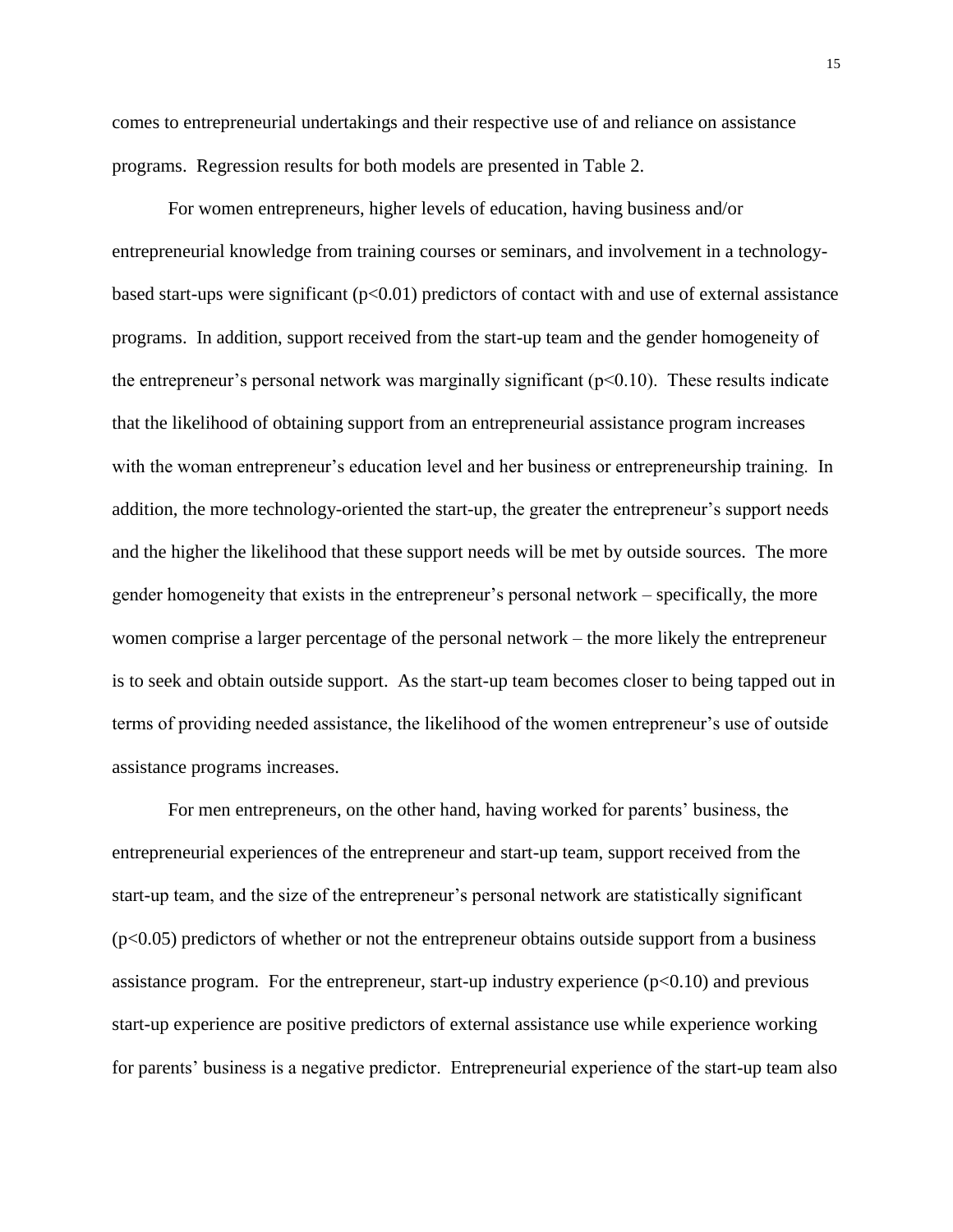negatively predicts the entrepreneur's use of outside assistance programs. Similar to women entrepreneurs, the greater the support already received from the start-up team, the more likely men entrepreneurs are to contact and use assistance programs. Finally, as the entrepreneur's personal network becomes larger, the likelihood of his accessing external sources of assistance increases.

#### [Insert Table 2 Here]

The regression results can also be interpreted in terms of the probability that the entrepreneur will obtain outside support through an assistance program offered by a government agency, educational institution, business or professional group, or for-profit firm. The following paragraphs discuss changes in the probability of using assistance program as a result of changes in certain predictor variable while all other variables are held constant at their means.

For women, increasing their level of education from having a high school diploma to having post-college education increases the probability of obtaining outside assistance by 44 percent. Having taken one business course, seminar or workshop, compared to having taken none, increases the probability of using external assistance programs by close to two percent. Compared to women entrepreneurs who had not obtained any support or assistance from their start-up team, those who had received assistance from every member of their start-up team had a higher probability of using start-up assistance programs (the probability increases by 28 percent). Also, having a personal network that is one hundred percent women also increases the probability of contacting assistance programs by 14 percent. Women involved in technologyoriented start-ups are also more likely to obtain outside assistance; the probability of obtaining outside assistance increases by 29 percent for technology start-ups.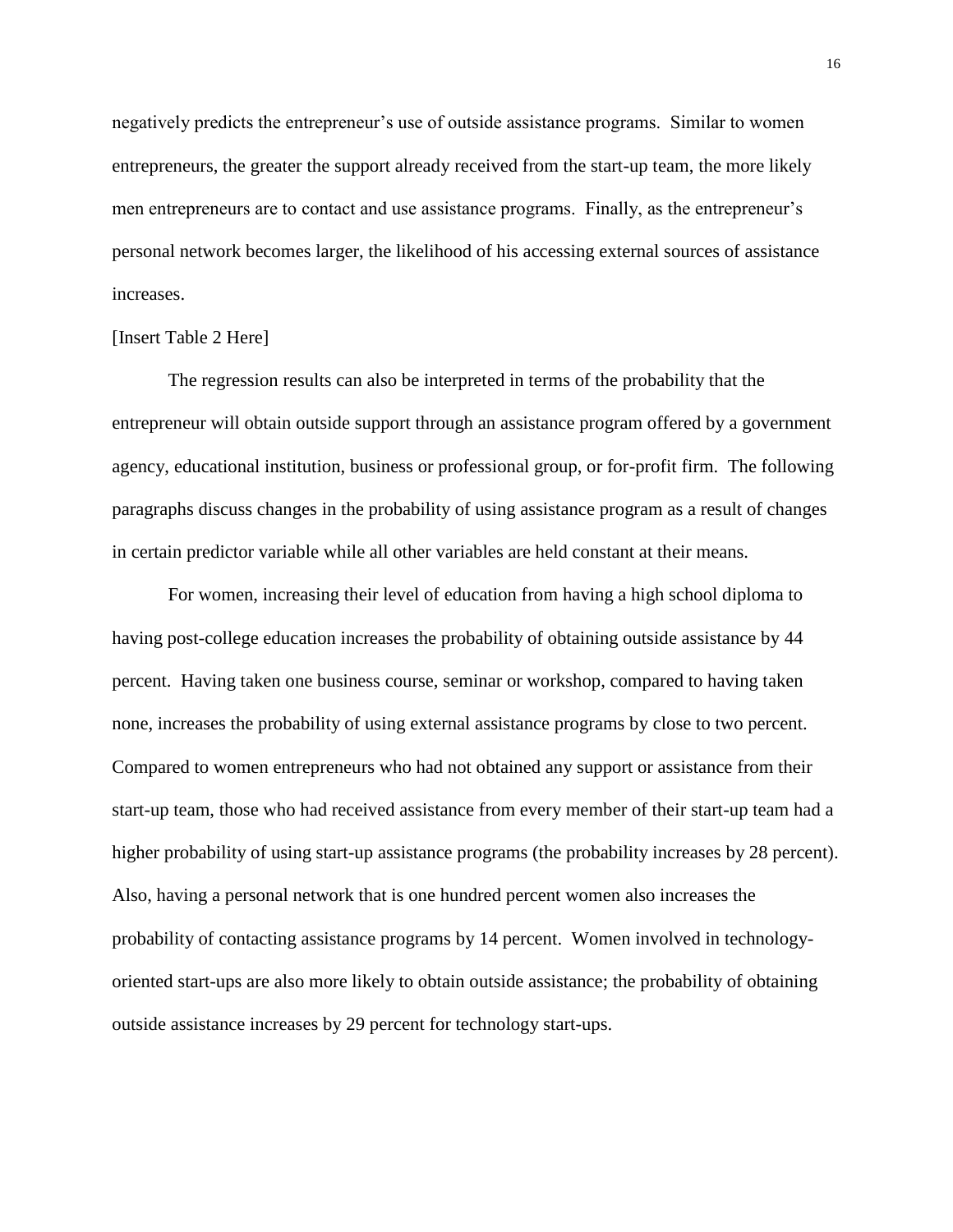For men, one additional year of industry experience, compared to having no start-up industry experience, increases the probability of the entrepreneur obtaining outside assistance by 0.4 percent. Similarly, additional experience with starting up a business also positively affects the likelihood of an entrepreneur contacting an assistance program for support. The probability increases by two percent with experience with one additional start-up effort. In contrast, one additional start-up effort undertaken by members of the start-up team decreases the probability of use by slightly less than two percent. Men entrepreneurs who had worked for their parents' business were less likely than those who did not to use external assistance. The probability of use of assistance programs decreases by 16 percent, all else held constant at their means, if the entrepreneur worked for his parents' business. As the size of the entrepreneur's personal network increases by one person, the probability of using outside assistance increases by three percent. Compared to when none of the start-up team members provided assistance, the probability of obtaining outside assistance increases by 42 percent when every member had been tapped for assistance.

Interestingly, the results show that human capital deficits do not appear to be related to whether or not the entrepreneur needs support that can be provided by outside assistance programs. Regression results for Model 1 (women entrepreneurs) show that the greater the entrepreneur's human capital, the greater the likelihood of obtaining support from an external assistance program. As mentioned previously, women entrepreneurs involved in technologyrelated start-ups also have a higher tendency to utilize outside assistance. It is possible that highly educated women and those pursuing technology-related start-ups, which by nature require higher levels of human capital, are better able to realize their informational and support needs. This greater need could be what drives them to seek support.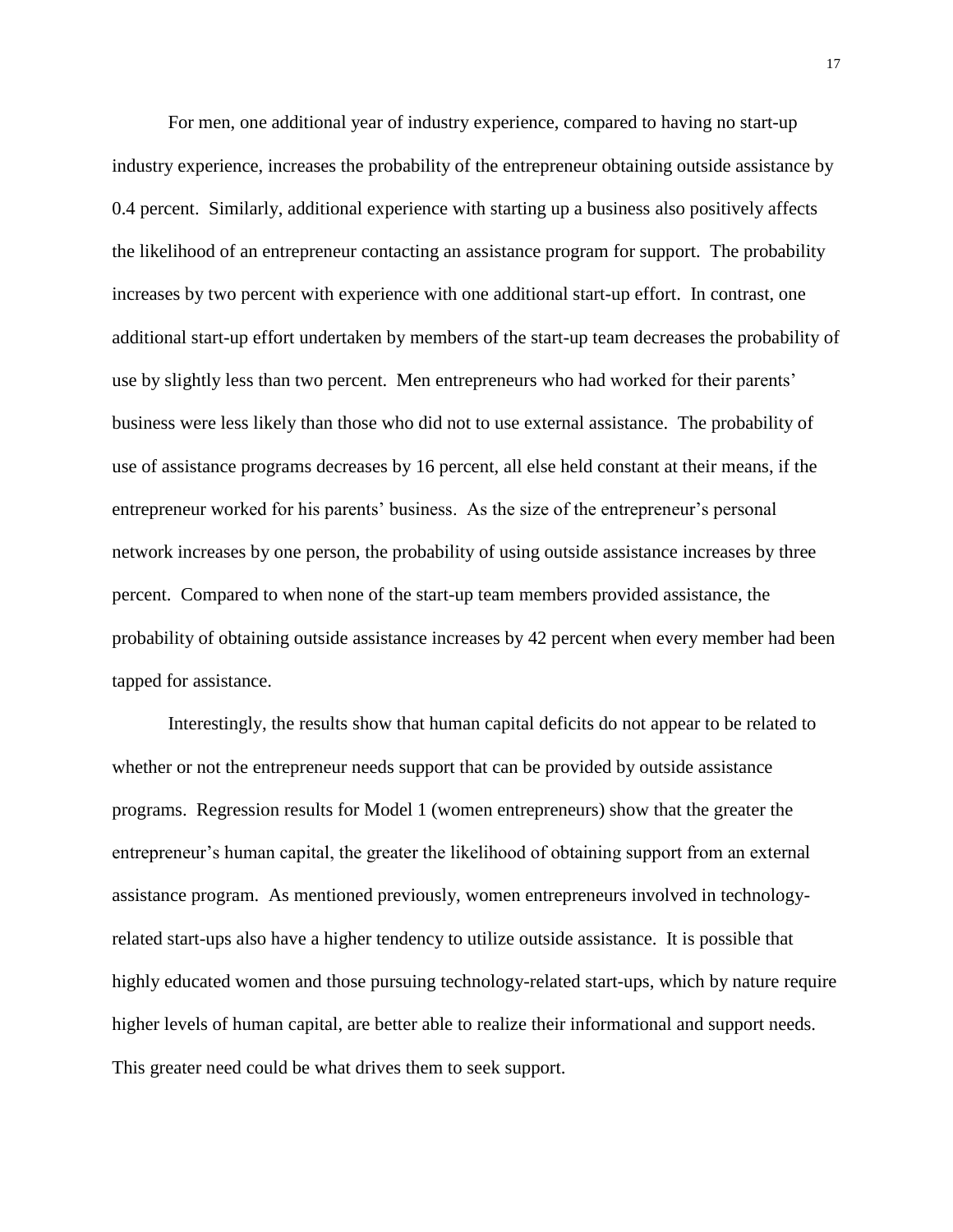#### **Conclusion and implications**

This study has theoretical and practical contributions. From a theoretical perspective, this study seeks to advance our knowledge about factors that differentially influence the use of entrepreneurial assistance programs by women and men nascent entrepreneurs. Such knowledge, especially in terms of the propensity of entrepreneurs with different characteristics (e.g. women vs. men) to use external assistance programs, has practical use in informing policymakers in their efforts to more effectively support entrepreneurship and entrepreneurial activities. Given the current low utilization rates of such programs, this research can also help inform program sponsors or funders and support professionals in determining how best to reach entrepreneurs and provide them with assistance.

The policy approach of single-sex entrepreneurial assistance programs has been an issue for debate. Pernilla (1997) found that some male stakeholders considered women-specific programs to be less legitimate than non-targeted or non-gender specific programs. Similarly, many women entrepreneurs dismiss women-only assistance programs (Carter 2000). Yet, Carter also found that those women who do participate in women-only programs overwhelmingly support the provision of such programs. She concluded that "it seems pretty clear that if there is a demand for such services, there should also be provision" (Carter 2000).

Furthermore, the provision of entrepreneurial support may need to be tailored to the specific needs of women. An understanding of the variations between men and women in terms of drivers of their support needs can be used to better understand gender's role in the use of assistance programs. Women, especially, may view social relationships in a significantly different way than do men, placing more emphasis on responsibilities and obligations (Manolova, Manev et al. 2006). Given this perspective, women may prefer outside assistance to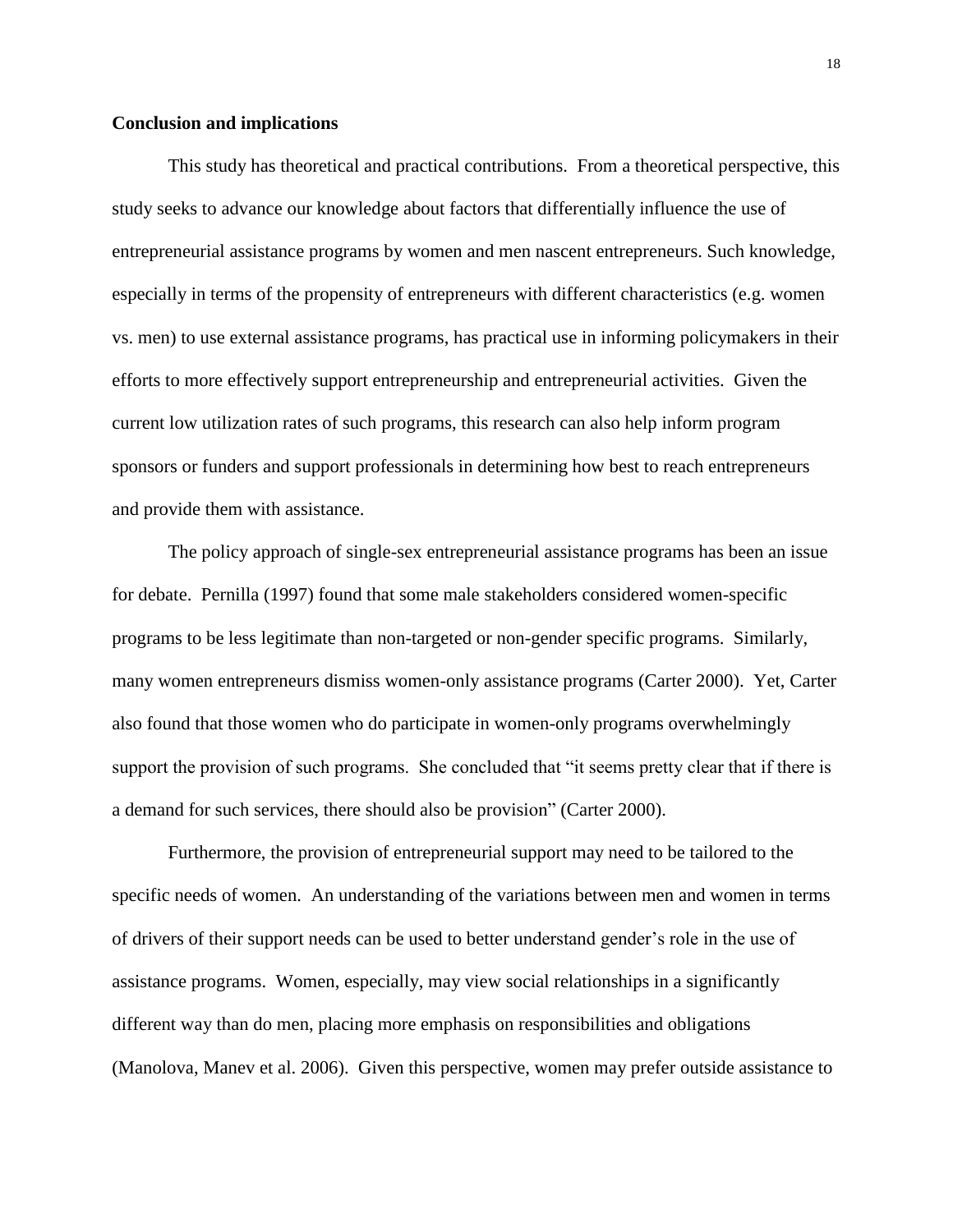a greater degree than men, as formal sources of assistance place less of a burden in terms of social and moral responsibilities and obligations. This research suggests a greater preference by women entrepreneurs for obtaining support from assistance programs. The results show that a higher percentage of women entrepreneurs (31%) obtained support from an entrepreneurial assistance program compared to men (24%).

The empirical results suggest that men and women entrepreneurs are driven by different factors when deciding whether to utilize outside assistance. Given this finding, it is likely that the entrepreneurial support needs of women and men differ and that the support provided by outside assistance programs is perceived differently by men and women entrepreneurs. A "one size fits all" approach may not be beneficial to both groups of entrepreneurs. Since women have different drivers of support needs, they may need different policy approaches that take into account their specific needs and be geared towards providing the type of support that women need in order to overcome barriers and challenges to success. This finding further supports the conclusions made by Langowitz et al. (2006) regarding Women's Business Centers in the US that "Tailored programming is a key characteristic that can help break down the situational and cultural barriers" (p. 178) faced by women entrepreneurs. Tailored programming can also address the specific and unique entrepreneurial support needs faced by women.

This study found some evidence of differences between women and men nascent entrepreneurs, such as their entrepreneurial experience, technical nature of start-up efforts and gender homogeneity in the start-up team and personal networks. Furthermore, these differences and other human capital, start-up team and network characteristics also appear to drive their respective use of assistance programs. However, there remains a need for additional quantitative analysis and in-depth qualitative research. This study focuses on entrepreneurial support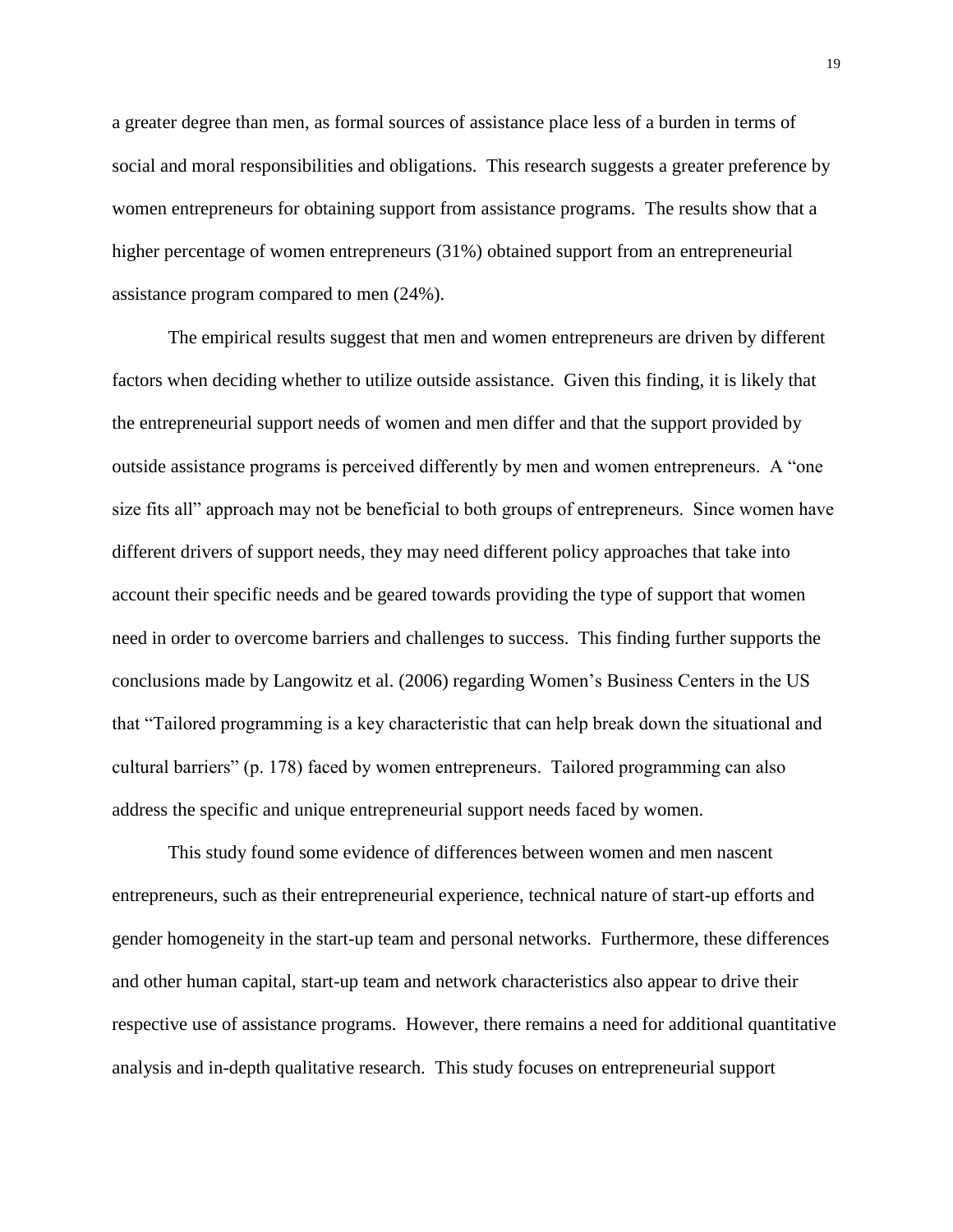organizations broadly defined. But the literature and practice clearly indicate that there are

different types of programs, offered by different types of organizations (e.g. government

agencies, educational institutions). It would be important, especially from a policy perspective,

to understand the nuances of gender differences across these varied programs. This study

contributes to this important policy debate, but future work may need to look at specific types of

programs or specific types of support service providers.

### **References**

Aldrich, H. (1989). Networking among women entrepreneurs. Women owned businesses. O. Hagen, C. Rivchum and D. Sexton. New York, Praeger**:** 103-132.

Aldrich, H. (1999). Organizations Evolving. Newbury Park, CA, Sage Publications. Aldrich, H., B. Rosen and W. Woodward (1987). "The impact of social networks on business founding and profit: A longitudinal study." Frontiers of Entrepreneurship Research.

Aldrich, H. E., P. R. Reese and P. Dubini (1989). "Women on the verge of a breakthrough? Networking among entrepreneurs in the United States and Italy." Entrepreneurship & Regional Development **1**(4): 339-356.

Alsos, G. A. and E. Ljunggren (1998). "Does the business start-up process differ by gender? A longitudinal study of nascent entrepreneurs." Journal of Enterprising Culture **6**(4): 347-367. Birley, S., S. Cromie and A. Myers (1991). "Entrepreneurial networks: Their emergence in

Ireland and overseas." International Small Business Journal **9**(4): 56-74.

Birley, S., C. Moss and P. Saunders (1987). "Do women entrepreneurs require different training?" American Journal of Small Business(Summer): 27-35.

Brüderl, J. and P. Preisendörfer (1998). "Network Support and the Success of Newly Founded Business " Small Business Economics **10**(3): 213-225.

Brush, C. G. (1992). "Research on women business owners: Past trends, a new perspective and future directions." Entrepreneurship Theory & Practice **16**(4): 5-??

Carsrud, A. L., C. M. Gaglio, K. W. Olm and N. C. Churchill (1987). "Entrepreneurs - Mentors, Networks, and Successful New Venture Development: An Exploratory Study." American Journal of Small Business **12**(2): 13-18.

Carter, N. M., W. B. Gartner, K. G. Shaver and E. J. Gatewood (2003). "The career reasons of nascent entrepreneurs." Journal of Business Venturing **18**(1): 13-39.

Carter, S. (2000). "Improving the numbers and performance of women-owned businesses: some implications for training and advisory." Education + Training **42**(4/5): 326-333.

Chrisman, J. J., A. L. Carsrud, J. DeCastro and L. Herron (1990). "A comparison of assistance needs of male and female pre-venture entrepreneurs." Journal of Business Venturing **5**(4): 235- 248.

Cromie, S. and S. Birley (1990). "Networking by female business owners in Northern Ireland." Journal of Business Venturing **7**(3): 237-251.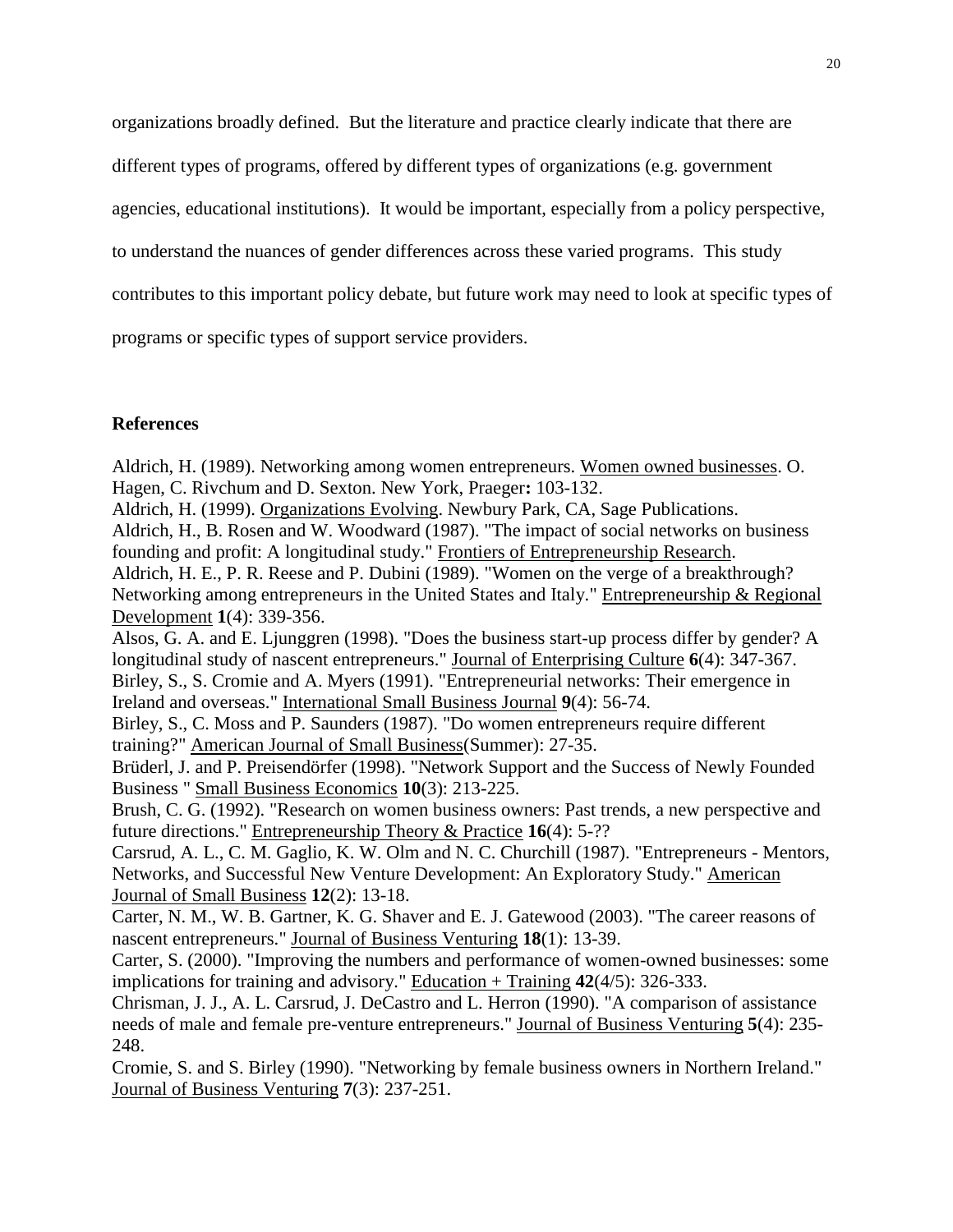Dawson, C., N. Fuller-Love, E. Sinnott and B. O'Gorman (2011). "Entrepreneurs' perceptions of business networks: does gender matter?" The International Journal of Entrepreneurship and Innovation **12**(4): 271-281.

Delanoë, S. (2013). "From intention to start-up: the effect of professional support." Journal of Small Business and Enterprise Development **20**(2): 383-398.

DeTienne, D. R. and G. N. Chandler (2007). "The role of gender in opportunity identification." Entrepreneurship Theory and Practice **31**(3): 365-386.

Dubini, P. and H. Aldrich (1991). "Personal and extended networks are central to the entrepreneurial process." Journal of Business Venturing **6**(5): 305-313.

Falemo, B. (1989). "The firm's external persons: Entrepreneurs or network actors?" Entrepreneurship & Regional Development **1**(2): 167-177.

Farr-Wharton, R. and Y. Brunetto (2007). "Women entrepreneurs, opportunity recognition and government-sponsored business networks: A social capital perspective." Women in Management Review **22**(3): 187-207.

Fischer, E. M., A. R. Reuber and L. S. Dyke (1993). "A theoretical overview and extension of research on sex, gender, and entrepreneurship." Journal of Business Venturing **8**(2): 151-168. Forbes, D. P. (2005). "Managerial determinants of decision speed in new ventures." Strategic Management Journal **26**(4): 355-366.

Gamba, M. and B. H. Kleiner (2001). "The old boys' network today." International Journal of Sociology and Social Policy **21**(8/9/10): 101-107.

Gartner, W. B. (1985). "A Conceptual Framework for Describing the Phenomenon of New Venture Creation." Academy of Management Review **10**(4): 596-706.

Greene, F. J. (2009). "Assessing the impact of policy interventions: the influence of evaluation methodology." Environment and planning. C, Government & policy **27**(2): 216.

Greene, P., C. G. Brush and T. Brown (1997). "Resource configurations in new ventures: Relationships to owner and company characteristics." Journal of Small Business Strategy **8**(1): 25-40.

Hisrich, R. and C. Brush (1984). "The woman entrepreneur: Management skills and business problems." Journal of Small Business Management **22**(1): 30-37.

Hisrich, R. and C. Brush (1984). "Women entrepreneurs: Management skills and business problems." Journal of Small Business Management **22**(1): 30-37.

Hisrich, R. D., Ed. (1986). Entrepreneurship, Intrapreneurship and Venture Capital: The Foundations of Economic Renaissance. Lexington, Massachusetts, Lexington Books.

Jansen, D. and M. Weber (2004). Helping Hands and Entrepreneurship - Supporting Newly Founded Firms. Advances in Interdisciplinary European Entrepreneurship Research. M. Dowling, J. Schmude and D. z. Knyphausen-Aufsess. New Brunswick, NJ, Transaction Publishers.

Johannison, B. (1990). "Economies of overview - Guiding the external growth of small firms." International Small Business Journal **9**(1): 32-44.

Kalleberg, A. L. and K. T. Leicht (1991). "Gender and Organizational Performance: Determinants of Small Business Survival and Success." Academy of Management Journal **34**(1): 136-161.

Langowitz, N., N. Sharpe and M. Godwyn (2006). "Women's business centers in the United States: Effective entrepreneurship training and policy implementation." Journal of small business & entrepreneurship **19**(2): 167-182.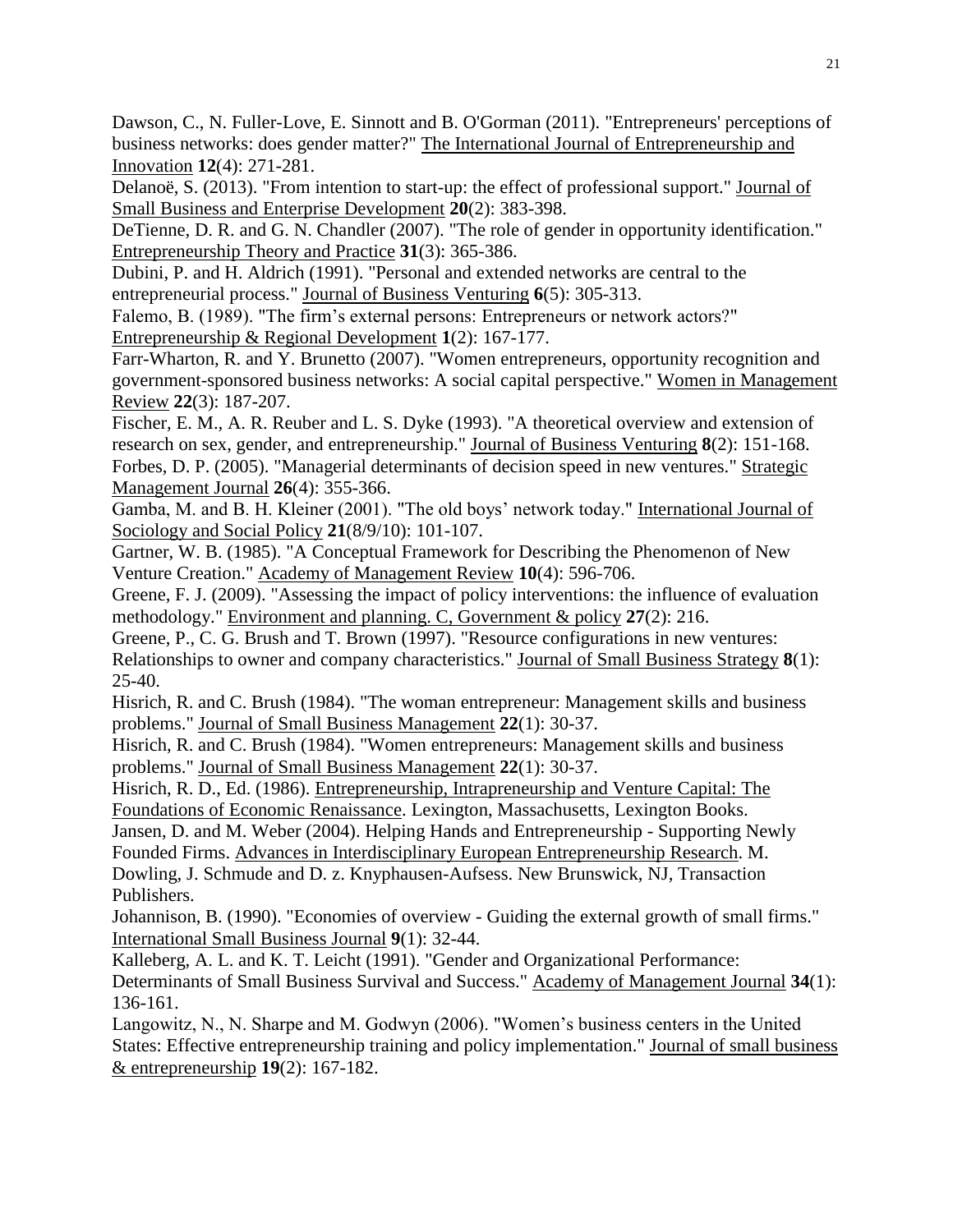Manev, I. M., B. S. Gyoshev and T. S. Manolova (2005). "The role of human and social capital and entrepreneurial orientation for small business performance in a transition economy." International Journal of Innovation and Entrepreneurship Management **5**(3/4): 298-318.

Manolova, T., I. Manev, N. Carter and B. Gyoshev (2006). "Breaking the family and friends' circle: predictors of external financing usage among men and women entrepreneurs in a transitional economy." Venture Capital **8**: 109-132.

Manolova, T. S., I. M. Manev, N. M. Carter and B. S. Gyoshev (2006). "Breaking the family and friends' circle: Predictors of external financing usage among men and women entrepreneurs in a transitional economy." Venture Capital: An International Journal of Entrepreneurial Finance **8**(2): 109-132.

Mole, K., M. Hart, S. Roper and D. Saal (2008). "Differential gains from Business Link support and advice: a treatment effects approach." Environment and planning. C, Government & policy **26**(2): 315-334.

Moore, D. P. and E. H. Buttner (1997). Women entrepreneurs: Moving beyond the glass ceiling. London, Sage Publications.

Neider, L. (1987). "A preliminary investigation of female entrepreneurs in Florida." Journal of Small Business Management **25**(3): 22-29.

Nelson, G. (1987). "Information needs of female entrepreneurs." Journal of Small Business Management **25**(3): 38-44.

Noguera, M., C. Alvarez and D. Urbano (2013). "Socio-cultural factors and female entrepreneurship." International Entrepreneurship and Management Journal: 1-15.

Organisation for Economic Co-operative Development (1990). Local initiatives for job creation - - Enterprising women. Paris, OECD.

Pernilla, N. (1997). "Business counseling services directed towards female entrepreneurs--some legitimacy dilemmas." Entrepreneurship and Regional Development **9**: 239-258.

Renzulli, L. A., H. Aldrich and J. Moody (2000). "Family Matters: Gender, Networks, and Entrepreneurial Outcomes." Social Forces **79**(2): 523-546.

Robson, P. J., S. L. Jack and M. S. Freel (2008). "Gender and the use of business advice: evidence from firms in the Scottish service sector." Environment and planning. C, Government & policy **26**(2): 292.

Rosa, P. and D. Hamilton (1994). "Gender and ownership in UK small firms." Entrepreneurship theory and practice **18**: 11-11.

Ruef, M., H. E. Aldrich and N. M. Carter (2003). "The structure of founding teams: Homophily, strong ties, and isolation among U.S. entrepreneurs." American Sociological Review **68**(2): 195- 222.

Scott, C. E. (1986). "Why more women are becoming entrepreneurs." Journal of Small Business Management **24**(4): 37-44.

Scott, J. M. and D. Irwin (2009). "Discouraged advisees? The influence of gender, ethnicity, and education in the use of advice and finance by UK SMEs." Environment and Planning C: Government and Policy **27**: 230-245.

Shane, S. and D. Cable (2002). "Network ties, reputation, and the financing of new ventures." Management Science **48**(3): 364-381.

Solomon, G. T., A. Bryant, K. May and V. Perry (2013). "Survival of the fittest: Technical assistance, survival and growth of small businesses and implications for public policy." Technovation **33**(8): 292-301.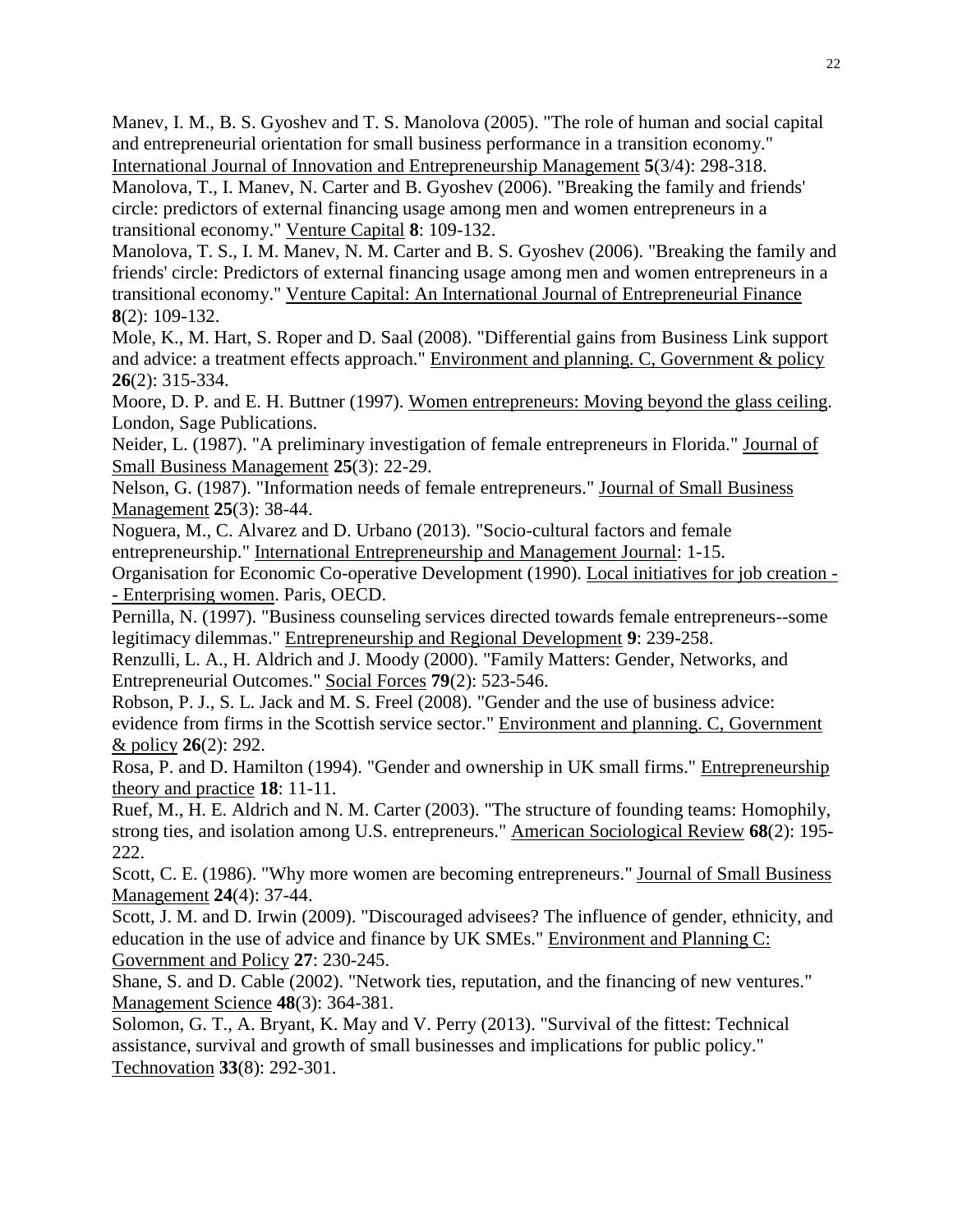Stanger, A. M. J. (2004). "Gender-comparative use of small business training and assistance: a literature review " Education + Training **46**(8/9): 464-473.

Stevenson, L. A. (1986). "Against all odds: The entrepreneurship of women." Journal of Small Business Management **24**(4): 30-36.

Stuart, T. and O. Sorenson (2003). "The geography of opportunity: spatial heterogeneity in founding rates and the performance of biotechnology firms." Research Policy **32**(2): 229-253. Szarka, J. (1990). "Networking and small firms." International Small Business Journal **8**(2): 10- 22.

Thornton, P. H., D. Ribeiro-Soriano and D. Urbano (2011). "Socio-cultural factors and entrepreneurial activity: An overiew." International Small Business Journal **29**(2): 105-118. Verheul, I. and R. Thurik (2001). "Start-up capital: Does gender matter?" Small Business Economics **16**(329-345).

Vesper, K. (1990). New venture strategies. Englewood Cliffs, NJ, Prentice Hall.

Watkins, J. and D. Watkins (1983). "The female entrepreneur: Background and determinants of business choice -- Some British data." Frontiers of Entrepreneurship Research.

Watson, J. (2011). "Networking: gender differences and the association with firm performance." International Small Business Journal **30**(5): 536-558.

Welsch, H. and D. Pistrui (1984). Women entrepreneurs and enterprise formation in transfirming economies, a Romanian perspective. International Council of Small Business Strasbourg, France. Welsch, H. and E. Young (1984). "Male and female entrepreneurial characteristics and behaviours: A profile of similarities and differences." International Small Business Journal **2**(4): 11-20.

Welter, F. and T. Kautonen (2005). "Trust, social networks and enterprise development: exploring evidence from East and West Germany " International Entrepreneurship and Management Journal **1**: 367-379.

Women's Enterprise Task Force. (2009). "Greater Return on Women's Enterprise - The UK Women's Enterprise Task Force's Final Report and Recommendations." from

http://www.womensenterprisetaskforce.co.uk/download/b2eba531bd892522226d1da6b68187aa. html.

Yusuf, J.-E. W. (2012). "Why do Nascent Entrepreneurs Use External Assistance Programs?" Journal of Entrepreneurship and Public Policy **1**(2): 166-182.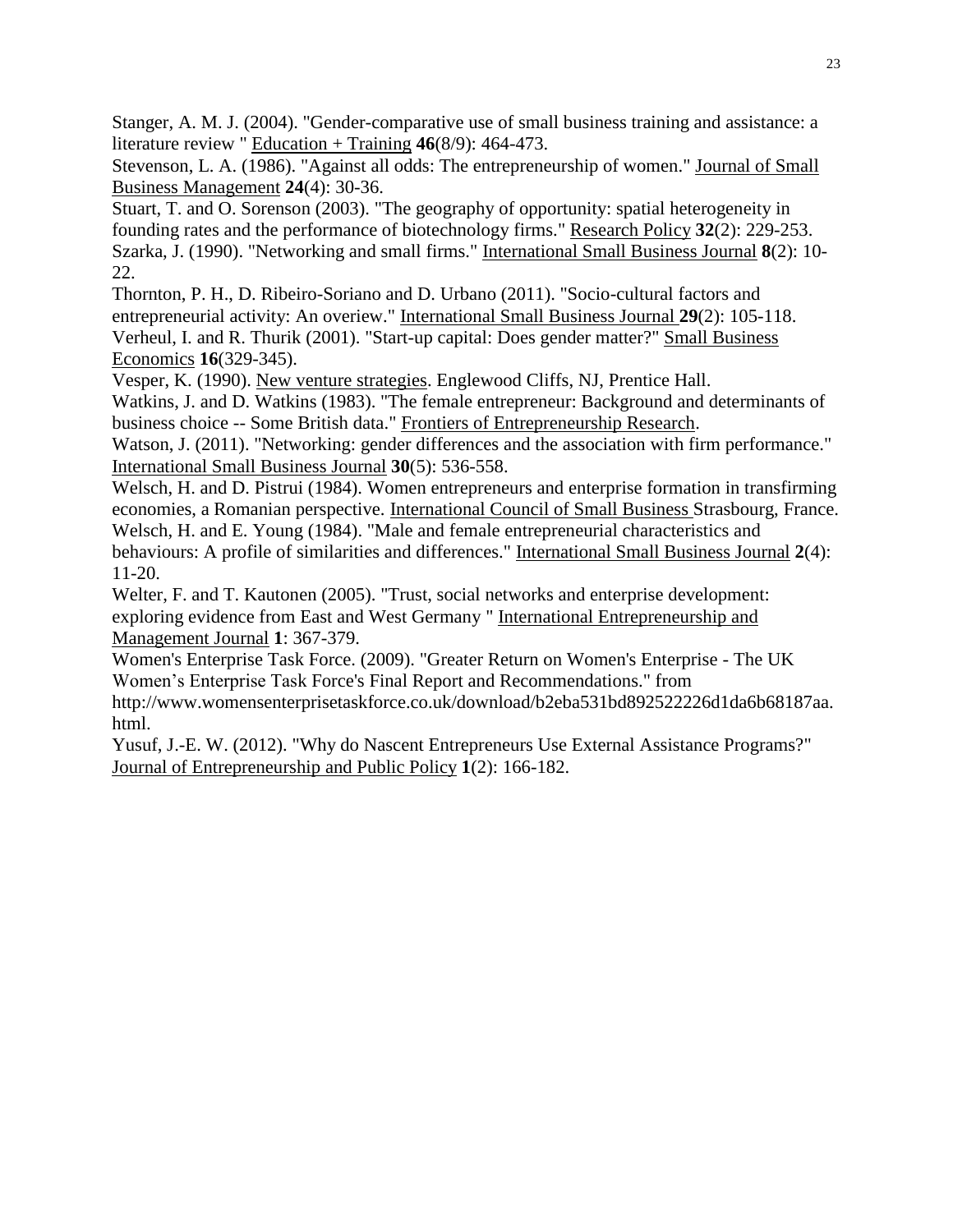## TABLE 1 Descriptive Statistics

| <b>Variable</b>                                        |                                                                | <b>All Nascent</b><br><b>Entrepreneurs</b><br>$(n=564)$ | Women<br>$(n=263)$ | Men<br>$(n=301)$ | <b>Difference</b><br>between<br>Women<br>and Men |  |  |
|--------------------------------------------------------|----------------------------------------------------------------|---------------------------------------------------------|--------------------|------------------|--------------------------------------------------|--|--|
|                                                        | Entrepreneur reports having made contact with                  |                                                         |                    |                  |                                                  |  |  |
| Utilize                                                | business assistance programs in any of the four                |                                                         |                    |                  |                                                  |  |  |
| assistance                                             | waves (spanning a 48 to 72 month period), $0 = no$ ; 1         |                                                         |                    |                  |                                                  |  |  |
| program                                                | $=$ yes.                                                       | 26.03%                                                  | 30.57%             | 23.60%           | $6.97\%$ <sup>t</sup>                            |  |  |
| <b>Human Capital</b>                                   |                                                                |                                                         |                    |                  |                                                  |  |  |
|                                                        | Highest educational level attained. Ranges from 1 to           |                                                         |                    |                  |                                                  |  |  |
| <b>Education</b> level                                 | 4.                                                             | 17.38%                                                  | 14.45%             | 19.93%           | $-5.48%$                                         |  |  |
|                                                        | $l = Up$ to high school diploma                                | 39.18%                                                  | 38.78%             | 39.53%           | $-0.75%$                                         |  |  |
|                                                        | $2 = Post$ -high school                                        | 28.19%                                                  | 28.90%             | 27.57%           | 1.33%                                            |  |  |
|                                                        | $3 =$ College degree                                           |                                                         |                    |                  | 4.91%                                            |  |  |
|                                                        | $4 = Post-college$                                             | 15.25%                                                  | 17.87%             | 12.96%           |                                                  |  |  |
| Full-time work                                         | No. of years of full-time work experience in any               | 17.26                                                   | 16.03              | 17.91            | $-1.88$                                          |  |  |
| experience                                             | field.                                                         | (10.56)                                                 | (9.15)             | (11.20)          |                                                  |  |  |
| Start-up                                               | No. of years of work experience in the start-up                |                                                         |                    |                  |                                                  |  |  |
| industry                                               | industry.                                                      | 8.75                                                    | 7.97               | 9.16             |                                                  |  |  |
| experience                                             |                                                                | (9.73)                                                  | (9.41)             | (9.88)           | $-1.19$                                          |  |  |
| Management                                             | No. of years of work experience in administrative,             | 7.89                                                    | 7.32               | 8.19             | $-0.87$                                          |  |  |
| experience                                             | supervisory, or management position.                           | (7.89)                                                  | (6.76)             | (8.43)           |                                                  |  |  |
| Entrepreneurial                                        | No. of previous start-up efforts that the entrepreneur         | 0.95                                                    | 0.70               | 1.09             | $-0.39*$                                         |  |  |
| experience                                             | has been involved in.                                          | (1.95)                                                  | (0.99)             | (2.29)           |                                                  |  |  |
| <b>Business or</b>                                     | No. of workshops, courses or seminars taken by the             |                                                         |                    |                  |                                                  |  |  |
| entrepreneurial                                        | entrepreneur on business or entrepreneurial topics             | 2.06                                                    | 1.66               | 2.26             |                                                  |  |  |
| knowledge                                              |                                                                | (6.32)                                                  | (4.02)             | (7.26)           | $-.60$                                           |  |  |
| Worked for                                             | Entrepreneur worked for parents' business. $0 = no$ ; 1        |                                                         |                    |                  |                                                  |  |  |
| parents'                                               | $=$ yes.                                                       |                                                         |                    |                  |                                                  |  |  |
| business                                               |                                                                | 27.91%                                                  | 27.70%             | 27.99%           | $-.29%$                                          |  |  |
| Entrepreneurial                                        | Combined no. of previous start-up efforts undertaken           |                                                         |                    |                  |                                                  |  |  |
| experience of                                          | by members of the start-up team.                               | 1.23                                                    | 0.94               | 1.38             |                                                  |  |  |
| start-up team                                          |                                                                | (3.93)                                                  | (2.64)             | (4.46)           | $-0.44$                                          |  |  |
| Entrepreneurial                                        | Combined no. of previous start-up efforts undertaken           |                                                         |                    |                  |                                                  |  |  |
| experience of                                          | by members of the personal network.                            | 1.37                                                    | 1.42               | 1.34             |                                                  |  |  |
| network                                                |                                                                | (1.94)                                                  | (2.02)             | (1.90)           | 0.08                                             |  |  |
|                                                        | <b>Start-up Team and Personal Network Size and Composition</b> |                                                         |                    |                  |                                                  |  |  |
|                                                        | Number of individuals the entrepreneur listed as part          |                                                         |                    |                  |                                                  |  |  |
| Size of start-up                                       | of the start-up team and who will own part of the              | 2.23                                                    | 2.17               | 2.27             |                                                  |  |  |
| team                                                   | business.                                                      | (0.66)                                                  | (0.58)             | (0.70)           | $-0.10^{t}$                                      |  |  |
| Start-up team                                          | % of start-up team that is the same gender as the              |                                                         |                    |                  |                                                  |  |  |
| gender                                                 | entrepreneur.                                                  |                                                         |                    |                  |                                                  |  |  |
| homogeneity                                            |                                                                | 53.80%                                                  | 82.61%             | 38.37%           | 44.24%***                                        |  |  |
|                                                        | No. of individuals the entrepreneur listed as helpful          | 1.84                                                    | 2.27               | 1.61             | 0.66                                             |  |  |
| Size of network                                        | in getting the business started.                               | (3.69)                                                  | (5.13)             | (2.60)           |                                                  |  |  |
| Network                                                | % of personal network that is the same gender as the           |                                                         |                    |                  |                                                  |  |  |
| gender                                                 | entrepreneur.                                                  |                                                         |                    |                  |                                                  |  |  |
| homogeneity                                            |                                                                | 48.64%                                                  | 69.30%             | 37.54%           | 31.76%***                                        |  |  |
| <b>Support from Start-up Team and Personal Network</b> |                                                                |                                                         |                    |                  |                                                  |  |  |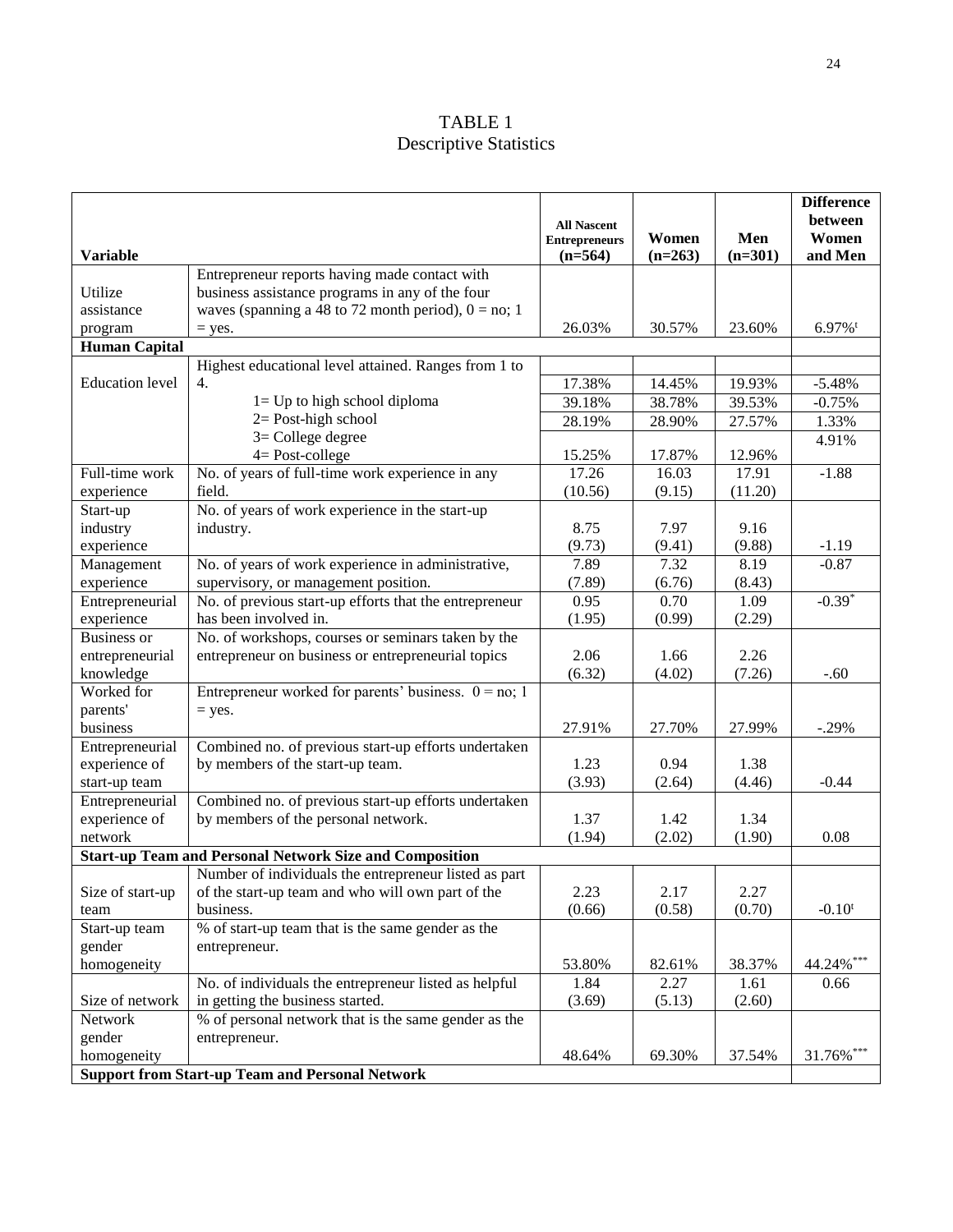|                          | Average % of start-up team that has provided            |          |          |          |                        |
|--------------------------|---------------------------------------------------------|----------|----------|----------|------------------------|
|                          | assistance across 5 support categories:                 |          |          |          |                        |
| Support                  | information/advice; training in business-related        |          |          |          |                        |
| received from            | tasks/skills; access to financial resources; physical   |          |          |          |                        |
| start-up team            | resources; business services.                           | 27.05%   | 23.83%   | 28.77%   | $-4.94\%$ <sup>t</sup> |
|                          | Average % of personal network that has provided         |          |          |          |                        |
|                          | assistance across 5 support categories:                 |          |          |          |                        |
| Support                  | information/advice; training in business-related        |          |          |          |                        |
| received from            | tasks/skills; access to financial resources; physical   |          |          |          |                        |
| network                  | resources; business services                            | 22.19%   | 22.86%   | 21.84%   | 1.02%                  |
| <b>Control Variables</b> |                                                         |          |          |          |                        |
| Age                      | Age of the entrepreneur in years.                       | 38.39    | 39.47    | 37.81    | 1.66                   |
|                          |                                                         | (10.96)  | (10.14)  | (11.35)  |                        |
|                          | Entrepreneur is married or living with a partner. $0 =$ |          |          |          |                        |
| Married                  | no; $1 = yes$ .                                         | 67.02%   | 65.21%   | 67.99%   | $-2.78%$               |
| Minority                 | Entrepreneur is non-white. $0 = no$ ; $1 = yes$ .       | 32.45%   | 30.83%   | 33.32%   | $-2.49%$               |
| Residential              | No. of months the entrepreneur has resided in the       |          |          |          | 14.77                  |
| tenure in                | current county.                                         | 196.57   | 206.19   | 191.42   |                        |
| county                   |                                                         | (166.99) | (169.20) | (165.79) |                        |
| Residential              | No. of months the entrepreneur has resided in the       | 281.64   | 297.41   | 273.19   | 24.22                  |
| tenure in state          | current state.                                          | (188.21) | (192.23) | (185.72) |                        |
| Technology-              | The start-up being pursued is technology-based. $0 =$   |          |          |          |                        |
| based start-up           | no; $1 = yes$ .                                         | 35.19%   | 21.06%   | 42.76%   | $-21.70\%$ ***         |

Note: Standard deviations are in parentheses.

\*\*\* P<.0001

 $*$ \* P<.001

 $*$  P<.01  $t_{P<.05}$